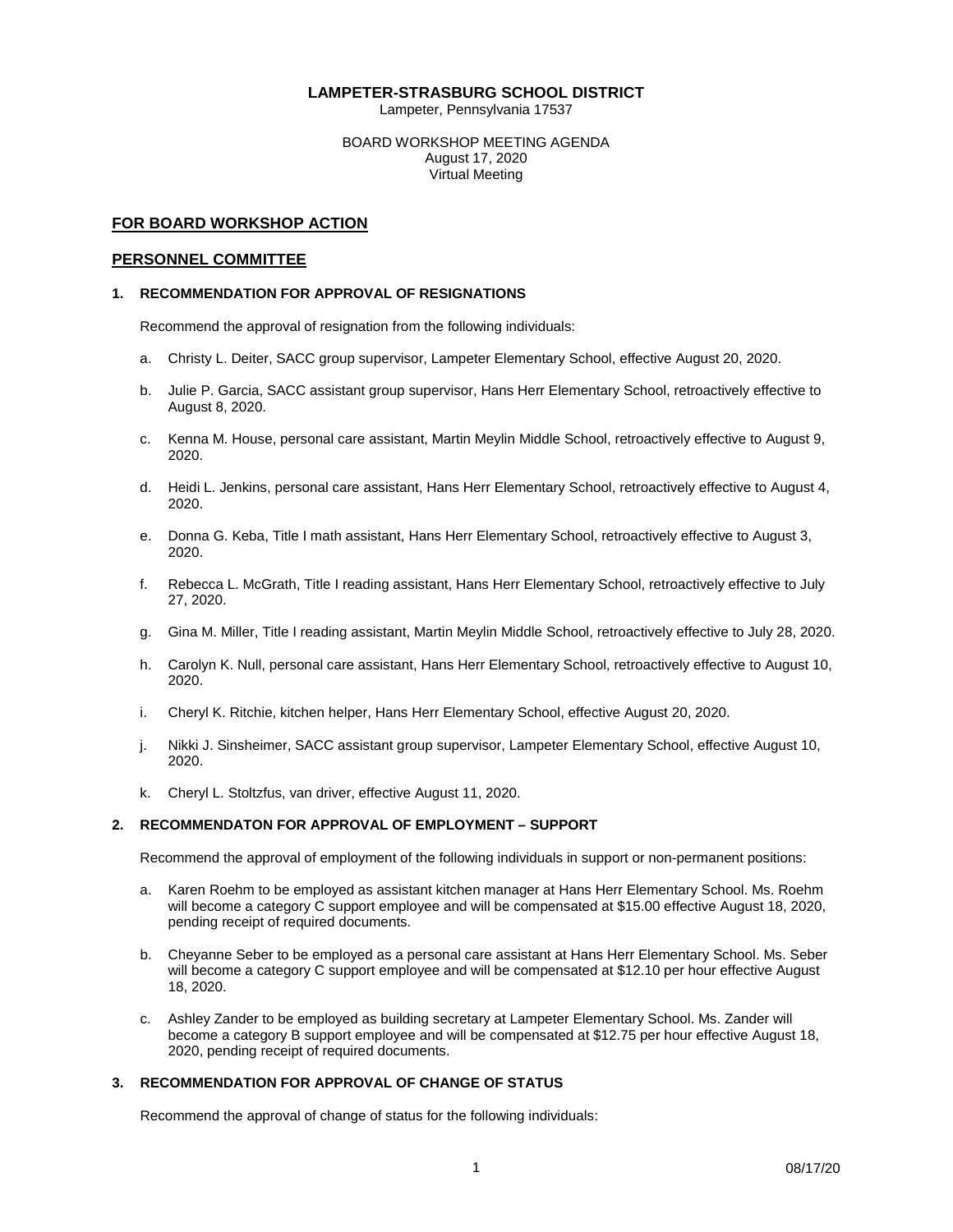- a. Alyssa K. Deiter, SACC aide, Lampeter Elementary School. Ms. Deiter will become a SACC assistant group supervisor effective August 18, 2020. She will become a category C support employee and will continue to be compensated at \$11.03 per hour.
- b. Carol J. Florig, SACC assistant group supervisor, Hans Herr Elementary School. Ms. Florig will become a SACC group supervisor effective August 18, 2020. She will become a category D support employee and will continue to be compensated at \$15.34 per hour.
- c. Yashira Marti-Quinones, SACC assistant group supervisor, Lampeter Elementary School. Ms. Marti-Quinones will have a decrease in hours and become a category E support employee. She will continue to be compensated at \$12.26 per hour effective August 18, 2020.
- d. Kimberly A. Pantano, special education teacher assistant and van aide, Lampeter-Strasburg High School. Ms. Pantano is resigning as special education teacher assistant, but will continue to be employed as a van aide. She will become a category E support employee and will be compensated at \$11.89 per hour effective August 18, 2020.

### **4. RECOMMENDATION FOR APPROVAL OF LEAVE OF ABSENCE**

Recommend the approval of a leave of absence for the following individuals:

- a. Barbara L. Geiter, kitchen helper, Lampeter-Strasburg High School, effective August 26, 2020, through on or about January 21, 2021.
- b. Jennifer M. Heiser, SACC group supervisor, Lampeter Elementary School, effective August 26, 2020, through on or about January 21, 2021.
- c. Jennifer L. Risser, teacher, Martin Meylin Middle School, retroactively effective to August 20, 2020, through on or about January 21, 2021.
- d. Molly A. Ross, special education teacher assistant, Lampeter Elementary School, effective August 26, 2020, through on or about January 21, 2021.
- e. Jenice M. Weaver, kitchen helper, Lampeter-Strasburg High School, effective August 26, 2020, through on or about January 21, 2021.
- f. Jennifer L. Zimmerman, kitchen helper, Martin Meylin Middle School effective August 26, 2020, through on or about January 21, 2021.

### **5. RECOMMENDATION FOR APPROVAL OF CHANGES TO SUPPLEMENTAL CONTRACTS**

Recommend the following additions/deletions to supplemental contracts:

| \$5,151.40<br>Football - Assistant - 50%<br>William Knapp<br>b.<br>\$5.151.40<br>c. Garry Morrison<br>Football - Assistant - 50%<br>\$4,073.20<br>d. Corey Nehlig<br>Lacrosse – Boys – Varsity<br>Mentor - Elementary - Emilie Blair<br>\$ 750.00<br>e. Jody Allen<br>Odyssey of Mind - Martin Meylin - 75%<br>\$2,126.81<br><b>Brian Griffith</b><br>f.<br>Samantha Kirkwood Odyssey of Mind - Martin Meylin - 25%<br>\$646.75<br>a.<br>Pioneer Days Preparation<br><b>Matthew Hoover</b><br>696.50<br>h.<br>SS. |              | a. Anthony Fink     | Basketball - Girls - Varsity      | \$5,810.30 | Addition |
|-------------------------------------------------------------------------------------------------------------------------------------------------------------------------------------------------------------------------------------------------------------------------------------------------------------------------------------------------------------------------------------------------------------------------------------------------------------------------------------------------------------------|--------------|---------------------|-----------------------------------|------------|----------|
|                                                                                                                                                                                                                                                                                                                                                                                                                                                                                                                   |              |                     |                                   |            | Addition |
|                                                                                                                                                                                                                                                                                                                                                                                                                                                                                                                   |              |                     |                                   |            | Addition |
|                                                                                                                                                                                                                                                                                                                                                                                                                                                                                                                   |              |                     |                                   |            | Deletion |
|                                                                                                                                                                                                                                                                                                                                                                                                                                                                                                                   |              |                     |                                   |            | Addition |
|                                                                                                                                                                                                                                                                                                                                                                                                                                                                                                                   |              |                     |                                   |            | Deletion |
|                                                                                                                                                                                                                                                                                                                                                                                                                                                                                                                   |              |                     |                                   |            | Deletion |
|                                                                                                                                                                                                                                                                                                                                                                                                                                                                                                                   |              |                     |                                   |            | Deletion |
|                                                                                                                                                                                                                                                                                                                                                                                                                                                                                                                   | $\mathbf{L}$ | <b>Bradley Shue</b> | Soccer - Boys - Assistant $-50\%$ | \$1,108.15 | Addition |

#### **6. RECOMMENDATION FOR APPROVAL OF SUBSTITUTES**

Recommend the approval of 2020-2021 substitutes in their respective capacities, as follows:

Emergency Certified Substitutes

| Anderson, Todd J.      | All Instructional Areas PK-12 |
|------------------------|-------------------------------|
| Bauer, Lauren E.       | All Instructional Areas PK-12 |
| Bagwell, Clifford T.   | All Instructional Areas PK-12 |
| Beattie, John A.       | All Instructional Areas PK-12 |
| Blumbergs, Sharon L.   | All Instructional Areas PK-12 |
| Cardoza-Hill, Celia J. | All Instructional Areas PK-12 |
| Clough, Susan B.       | All Instructional Areas PK-12 |
| DeJessa, Priscilla M.  | All Instructional Areas PK-12 |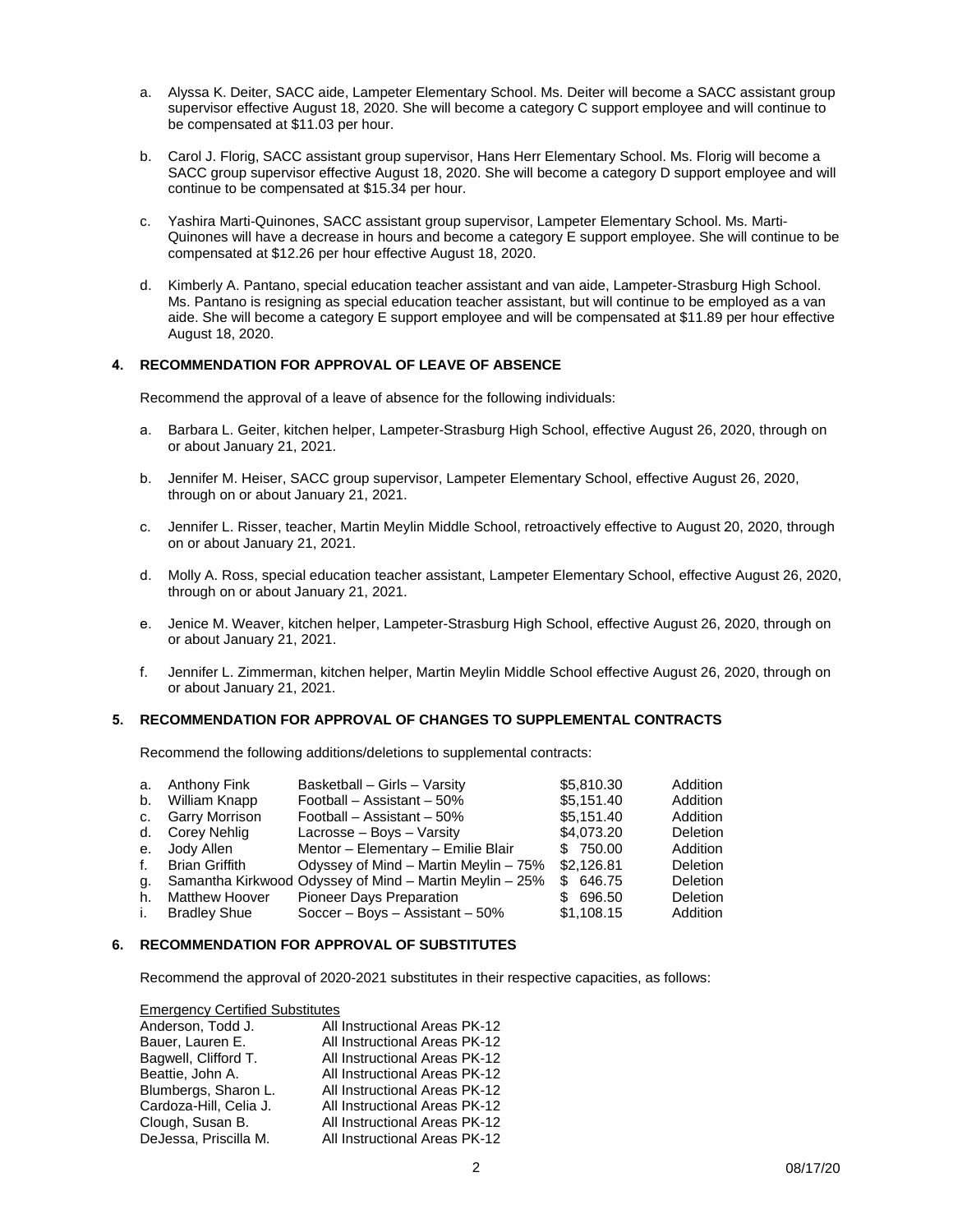| All Instructional Areas PK-12 |
|-------------------------------|
| All Instructional Areas PK-12 |
| All Instructional Areas PK-12 |
| All Instructional Areas PK-12 |
| All Instructional Areas PK-12 |
| All Instructional Areas PK-12 |
| All Instructional Areas PK-12 |
| All Instructional Areas PK-12 |
| All Instructional Areas PK-12 |
| All Instructional Areas PK-12 |
| All Instructional Areas PK-12 |
| All Instructional Areas PK-12 |
| All Instructional Areas PK-12 |
| All Instructional Areas PK-12 |
| All Instructional Areas PK-12 |
| All Instructional Areas PK-12 |
|                               |

Support Staff Substitutes

Bitler, Jeremy N. Cramer, Andrew S. Graybill, Robert M. Sinsheimer, Nikki J. Stoltzfus, Erin N.

### **7. RECOMMENDATION FOR APPROVAL OF EVENT WORKERS**

Recommend the approval of 2020-2021 event workers, as follows:

Beers, Geoffrey E.

### **8. RECOMMENDATION FOR APPROVAL OF VOLUNTEERS**

Recommend the approval of the following individuals as 2020-2021 volunteers:

Esposito, Will F.

### **BUSINESS AND FINANCE COMMITTEE**

#### **9. RECOMMENDATION FOR APPROVAL OF LGH OCCUPATIONAL MEDICINE DEPARTMENT CONTRACT**

Recommend the approval of the 2020-2021 Lancaster General Health Occupational Medicine Department Random Drug Testing Pool Agreement, as posted.

#### **MISCELLANEOUS**

#### **10. RECOMMENDATION FOR APPROVAL OF SCHOOL AGE CHILD CARE HEALTH AND SAFETY PLAN**

Recommend the approval of the Lampeter-Strasburg School District School Age Child Care Health and Safety Plan, as posted.

### **11. RECOMMENDATION FOR APPROVAL OF RESOLUTION FOR TEMPORARY MEASURES UNDER SCHOOL CODE 520.1**

Recommend the approval of approval of Resolution for temporary measures under School Code 520.1, as posted.

#### **12. RECOMMENDATION FOR APPROVAL OF SPECIAL COUNSEL FOR SPECIAL EDUCATION**

Recommend the approval of the appointment of Appel, Yost & Zee LLP as Special Counsel for Special Education for Lampeter-Strasburg School District effective August 1, 2020, as posted.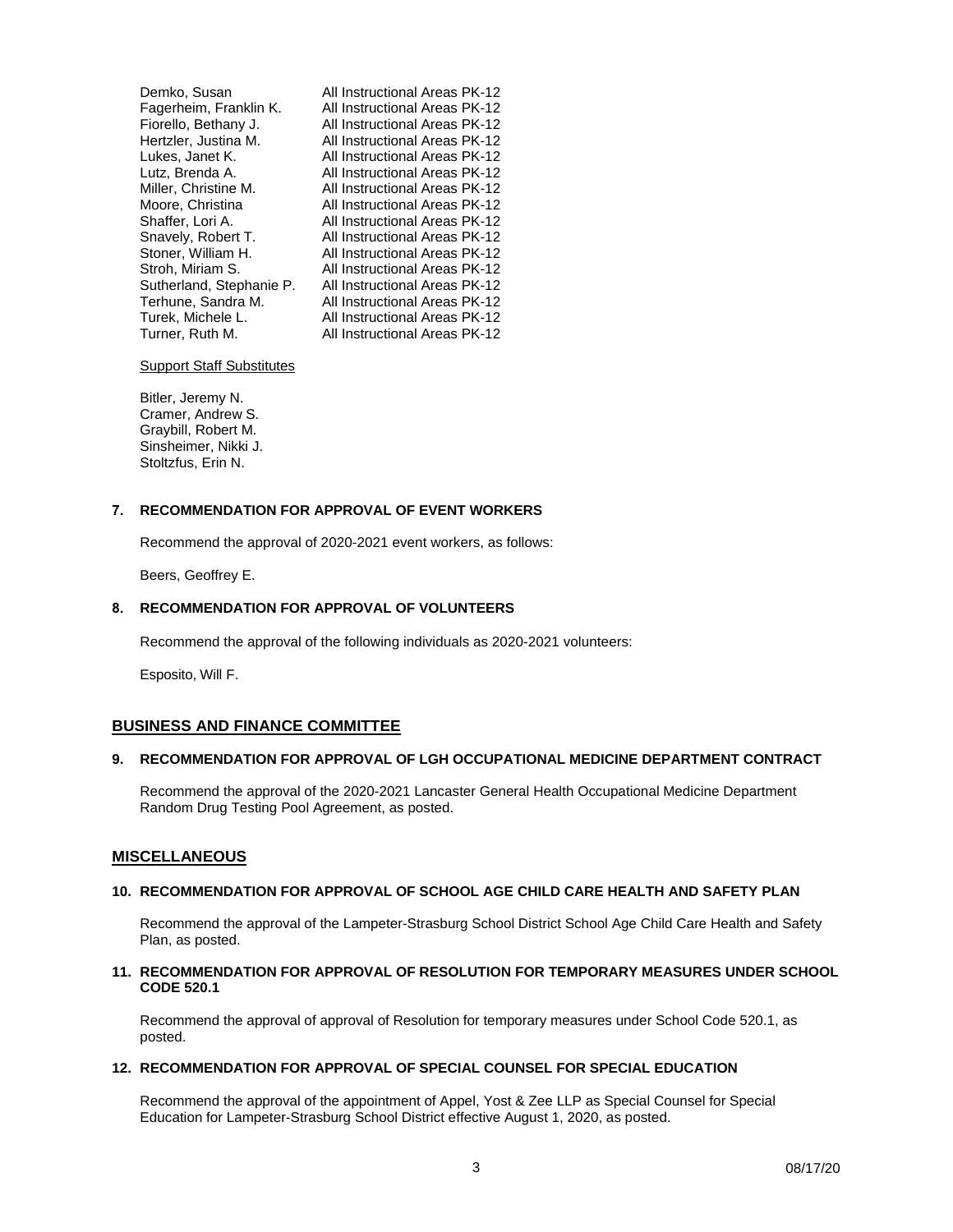### **13. RECOMMENDATION FOR ELECTION OF SCHOOL DENTIST**

Recommend the approval of White Family Dental to be elected to provide the School District with required dental services for the 2020-2021 school year. Compensation will be at the rate of \$6.00 per examination.

### **14. RECOMMENDATION FOR APPROVAL OF TRANSPORTATION**

Recommend the approval of round trip transportation for full day private kindergarten for District residents, as follows:

a. Colby Mier, son of John and Kendra Mier

### **15. BEGINNING OF SCHOOL YEAR UPDATE**

Administration will provide an update regarding the planning and status of the beginning of the 2020-2021 school year.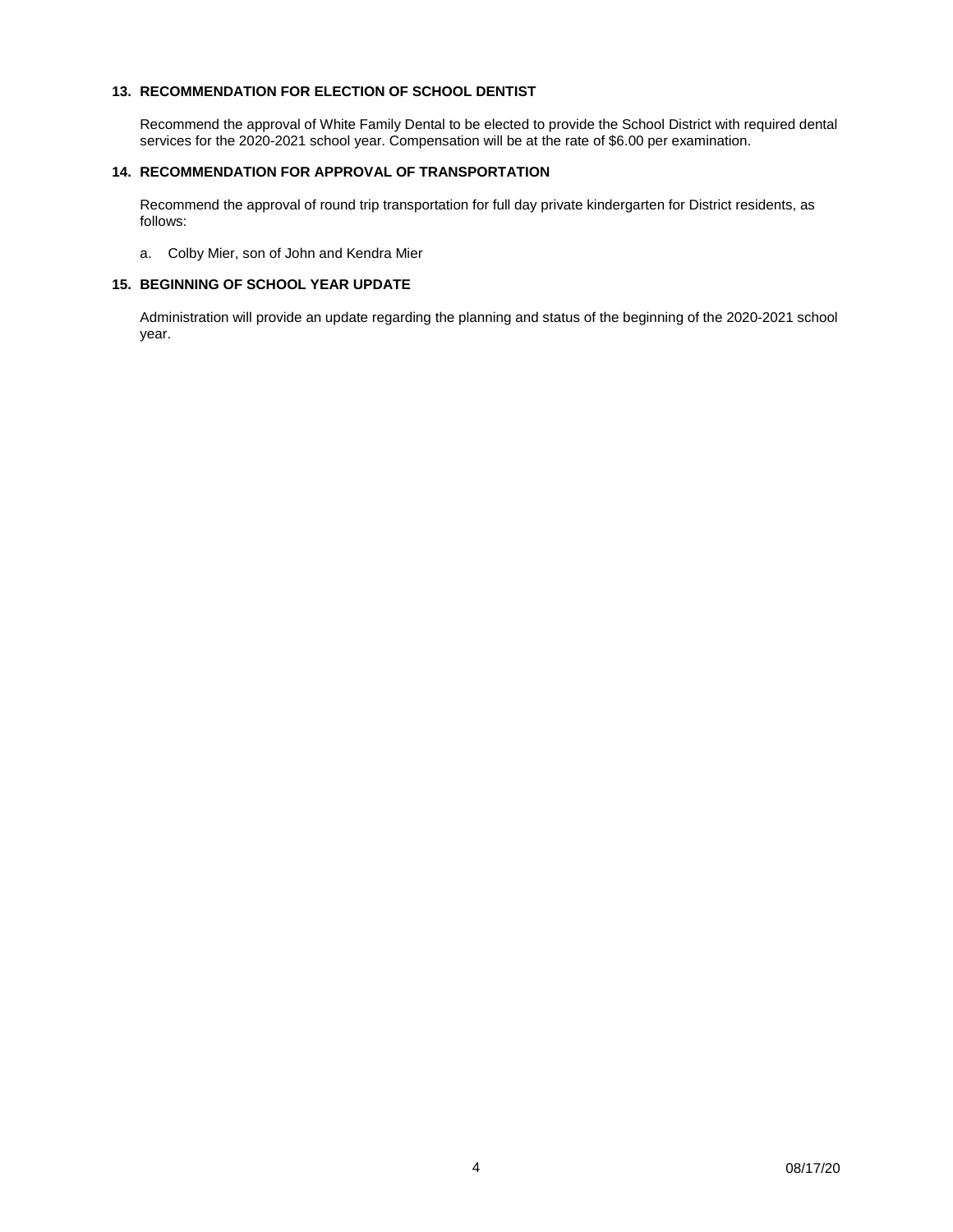### **LAMPETER-STRASBURG SCHOOL DISTRICT**

Lampeter, Pennsylvania 17537

August 17, 2020 Additions to Agenda

### **FOR BOARD ACTION**

### **PERSONNEL COMMITTEE**

### **1. RECOMMENDATION FOR APPROVAL OF RESIGNATION**

Recommend the approval of resignations, as follows:

- l. Connie L. Rice, cafeteria aide and substitute caller, Hans Herr Elementary School, retroactively effective to August 12, 2020.
- m. Kristine M. Smokowicz, SACC group supervisor, Lampeter Elementary School, retroactively effective to August 12, 2020.

### **4. RECOMMENDATION FOR APPROVAL OF LEAVES OF ABSENCE**

Recommend the approval of leaves of absence for the following individuals:

g. Vanessa Rineer, kitchen helper, Lampeter-Strasburg High School, effective August 26, 2020, through on or about January 21, 2020.

### **5. RECOMMENDATION FOR APPROVAL OF SUPPLEMENTAL CONTRACTS**

Recommend the following additions/deletions to supplemental contracts:

|    | Richard Abate  | eSports Advisor                    | \$750.00   | Addition |
|----|----------------|------------------------------------|------------|----------|
|    | k. Ethan Moore | eSports Advisor                    | \$750.00   | Addition |
| Ι. | James Snyder   | Soccer – Boys – Assistant – $70\%$ | \$3.102.82 | Addition |

#### **6. RECOMMENDATION FOR APPROVAL OF SUBSTITUTES**

Recommend the approval of 2020-2021 substitutes in their respective capacities, as follows:

Certified Substitutes Pena, Mary Jane Grades PK-4 **Emergency Substitutes**<br>Denlinger, Frances B. Denlinger, Frances B. All Instructional Areas PK-12<br>
Harris, Paulina and All Instructional Areas PK-12 Harris, Paulina All Instructional Areas PK-12<br>Hohman, Kaitlyn All Instructional Areas PK-12 Hohman, Kaitlyn **All Instructional Areas PK-12**<br>1991 - King, Linda S. All Instructional Areas PK-12 King, Linda S. All Instructional Areas PK-12<br>
Long, Jeffrey R. All Instructional Areas PK-12 All Instructional Areas PK-12

Support Staff Substitutes Horner, Tara E.

### **8. RECOMMENDATION FOR APPROVAL OF VOLUNTEERS**

Recommend the approval of the following individuals as 2020-2021 volunteers:

Carter, Jr., Robert E.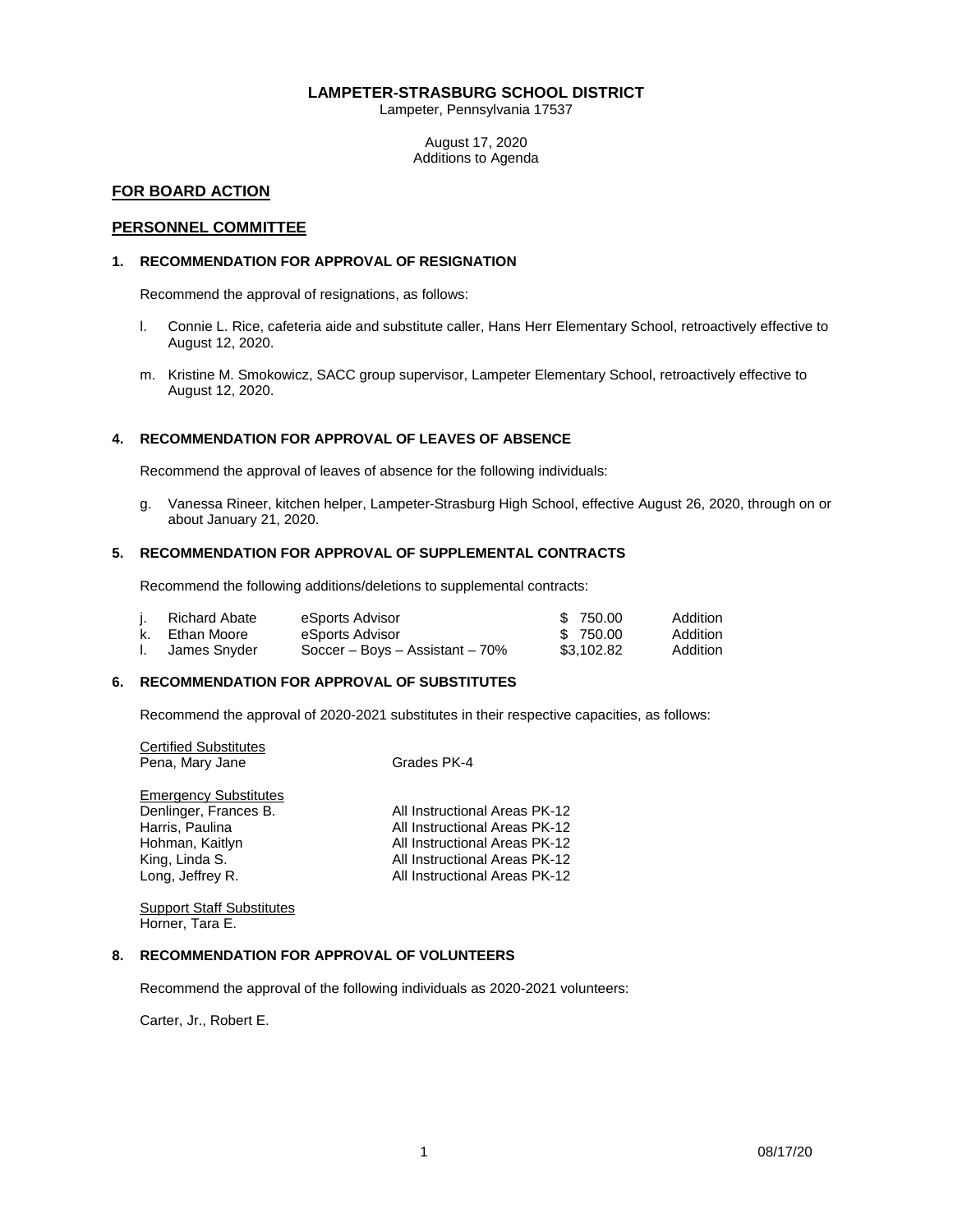# **LANCASTER GENERAL HEALTH OCCUPATIONAL MEDICINE DEPARTMENT RANDOM DRUG TESTING POOL AGREEMENT 2020-2021**

**Lampeter-Strasburg School District** (hereinafter referred to as "the District") hereby agrees to participate in a random drug testing pool for its students participating in athletics and co-curricular activities, as well as those who volunteer to participate in the program This random pool, to be called "Lancaster General Health Occupational Medicine/Lampeter-Strasburg School District Pool" (hereafter "The Pool"), will be administered by Lancaster General Health Occupational Medicine, 2110 Harrisburg Pike, Suite 21, Lancaster, PA 17604-3200 (hereafter "LG Health"), which will also provide Medical Review Officer (MRO) services.

# **I. Responsibilities of the District**

- A. It is the responsibility of the District to determine and include only its students subject to the drug screening policy (hereafter "the Policy").
- B. For random selection of students to be tested, the District will provide to LG Health a list of non-identifiable descriptors of students to be entered into the Pool. Non-identifiable descriptors could consist of, for example, numerical sequences. The District will perform the matching of descriptors randomly chosen by LG Health with actual student names. LG Health will never be given a list of actual student identifiers.
- C. The District will provide to LG Health the name(s) of the individuals within the District who serve as a Designated Employer Representative(s) (DER) and who may be contacted regarding the random selection and the right to be notified of and/or receive the testing results. Information provided should include both the primary and alternate DER's along with their telephone and confidential FAX numbers.
- D. It is understood that the notification to the District of students selected is confidential and that the authorized contact persons shall not disclose the names of the students selected for testing to any non-authorized individuals prior to notifying the student of his/her selection to be tested.
- E. The District will ensure that the students report for testing on the date determined by the District, which will be provided by the District no later than the time of notification of the students selected for testing. If a student is absent on the day of testing, one of 5 alternately selected students will be tested.
- F. The District will notify LG Health of any eligible student status changes *as soon as they occur* and *no later than the deadline date of the current selection period*. Such changes include, but are not limited to the following:
	- 1. Terminated students to be removed from the Pool; and/or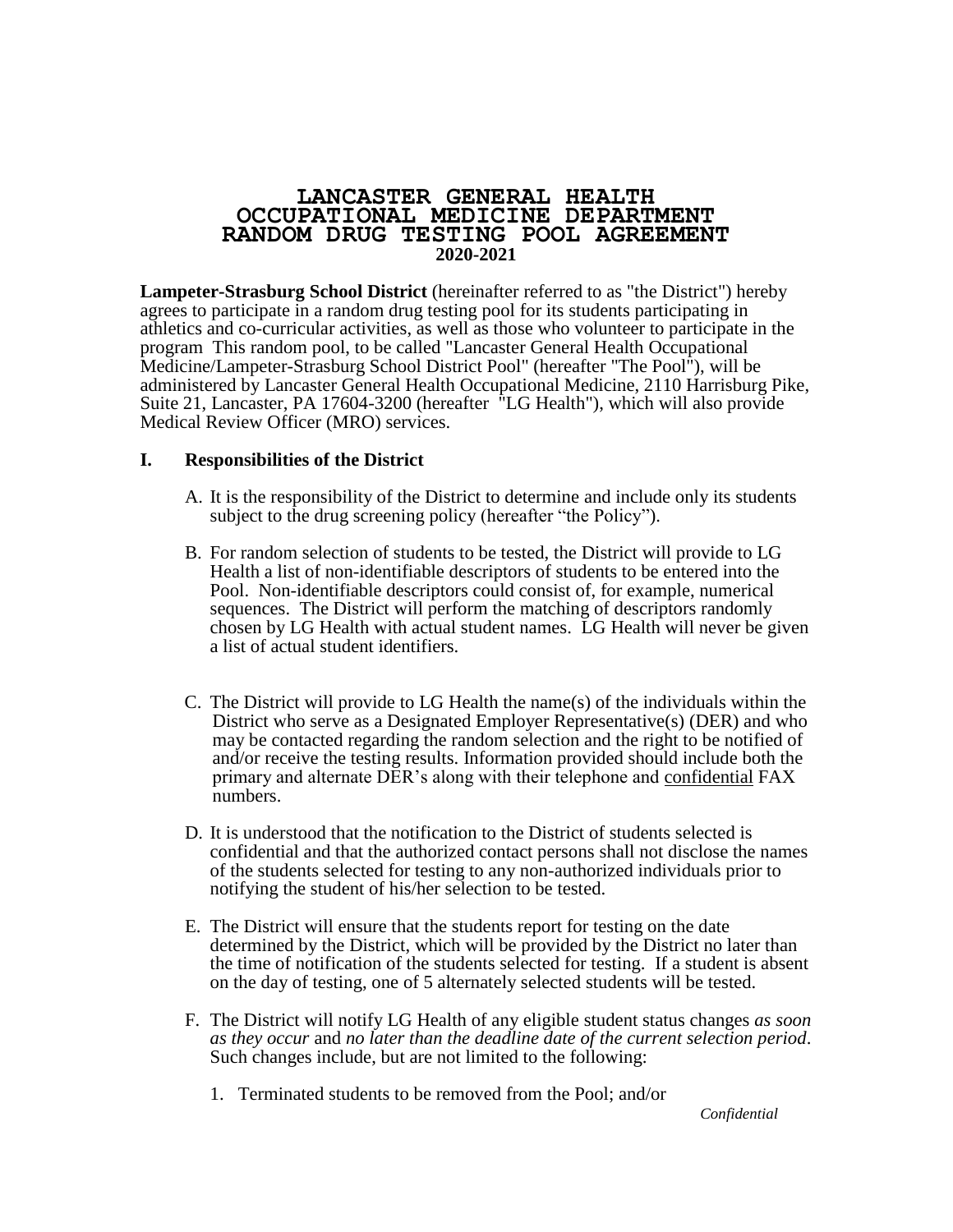- 2. Students who are on an extended absence such as vacation, illness, injury, etc. As long as there is a reasonable expectation that the student will be returning to school the student shall remain in the Random Pool. The notification of the extended absence is necessary to adjust the number of selections to meet the annual testing percentage requirement.
- 3. Newly enrolled students.
- G. The District will provide an updated list of its students by the deadline date of the current selection period.  $\overline{A}$  \$5.00 fee per student may be assessed for alternate selections required due to the failure of the school to provide an updated student list prior to the monthly selections.
- H. If requested to do so by the MRO, the District will make a reasonable attempt to contact a parent who has not responded to the MRO's attempts to discuss a student's controlled substances test result. The District will provide the MRO with written evidence of its attempts to contact the parent/guardian in writing.
- I. The District shall pay LG Health for services within the scope of this agreement and agrees to accept final responsibility for payment of the services. Services may include any charges incurred for providing testimony in court or deposition.
- J. The District agrees that LG Health, its MRO, physicians, employees or agents assume no responsibility for maintaining or enforcing the District's controlled substance policy.
- K. The District will assure that student and parent consent forms are executed and are on file.

# **II. Responsibilities of LG Health**

- A. All testing performed by LG Health will be conducted in conformity with federal regulations.
- B. LG Health will be responsible for the selection of the students to be random tested as follows:
	- 1. LG Health will conduct random selections in compliance with the District's Drug Screening Policy.
	- 2. The list of names of students to be tested shall be randomly selected, computer-generated and confidential.
	- 3. The testing frequency will be mutually determined by LG Health and the District's Superintendent during the school year. The District's Superintendent will decide upon testing dates.
	- 4. The list of students selected for the District will be provided to the District's DER marked "*Confidential*".

*Confidential*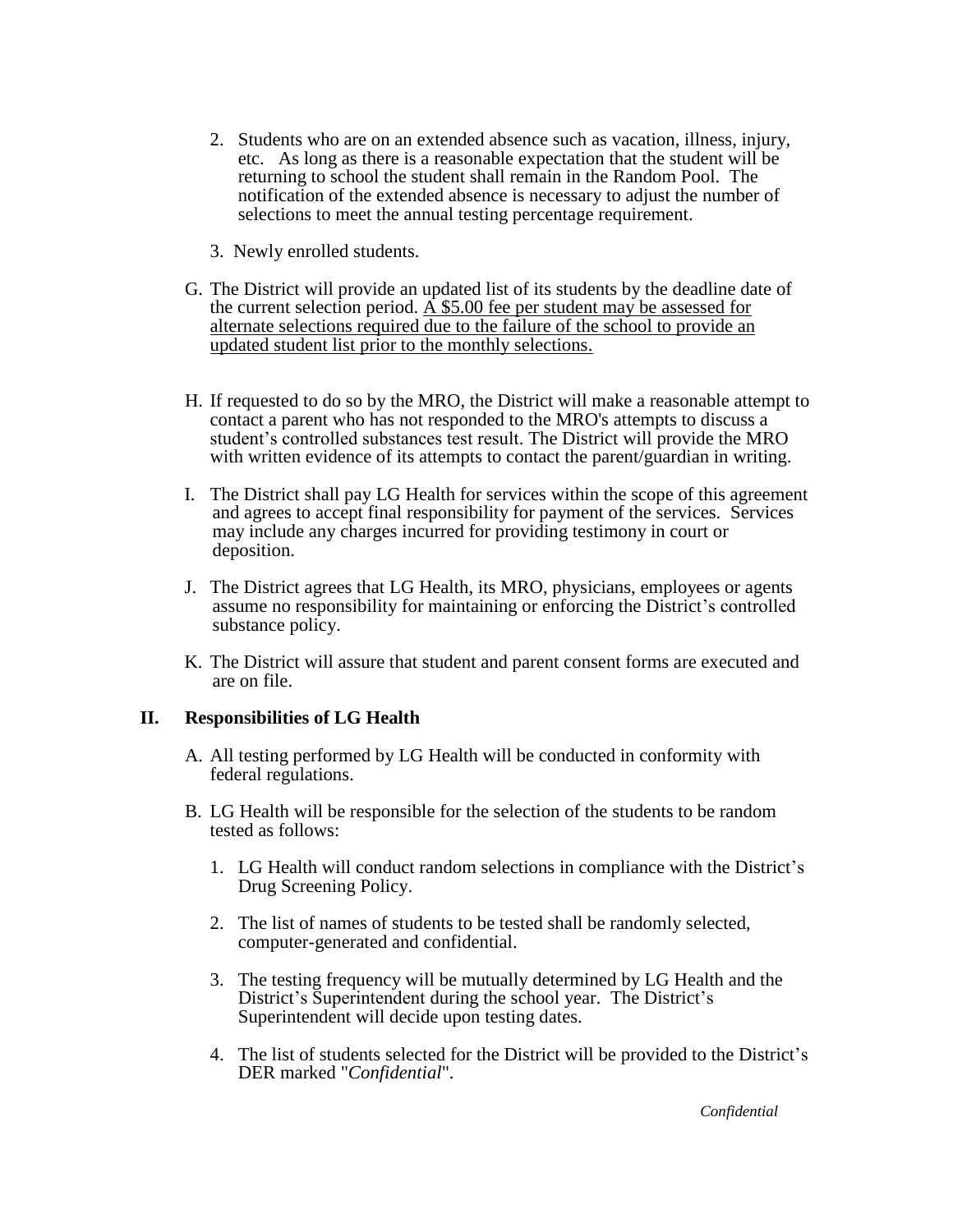- C. The scope of MRO services include, but are not limited to the following:
	- 1. Review of drug screening results in accordance with the District's Policy.
	- 2. Contacting the donor's parent and/or guardian if necessary to discuss the results of any positive test. This contact may include a request to the District by the MRO to contact the donor on his/her behalf.
	- 3. The MRO will forward a final result for each controlled substance test in accordance with the District's Policy.
	- D. LG Health and/or MRO will maintain all records in accordance with the District's Policy.
	- E. LG Health will provide annual statistical summaries for the Pool if requested.

# **III. Miscellaneous Provisions**

- A. This Agreement does not constitute a contract of employment. The relationship of LG Health to the District created by this Agreement is that of an independent contractor. The District and LG Health further agrees that LG Health's MRO(s), physicians, employees or agents shall not be considered to be employees of the District.
- B. Indemnifications
	- 1. LG Health agrees that it shall indemnify and defend the District, its officers, directors, employees or agents from all claims, demands, actions or other proceedings asserted or commenced against them by any person or entity arising from the negligent or intentional acts of LG Health in the performance of any service under this Agreement.
	- 2. Without waiving any immunity provided to the District under The Political Subdivision Tort Claims Act, The District agrees to indemnify and defend LG Health from all claims, demands, actions or other proceedings asserted or commenced against them by any person or entity arising from the negligent or intentional acts of the District, its officers, employees or agents in the performance of any service under this Agreement, whether or not acting within the scope of their authority.
- C. Neither the District nor LG Health shall assign or transfer its obligations or rights in this Agreement without the written consent of the other. Nothing herein shall be construed as giving rights or benefits herein to anyone other than the District or LG Health.
- D. If during the term or any subsequent term of this Agreement there is a significant change(s) in the requirements of the District's Policy affecting the contracted services covered under this Agreement or the contracted services are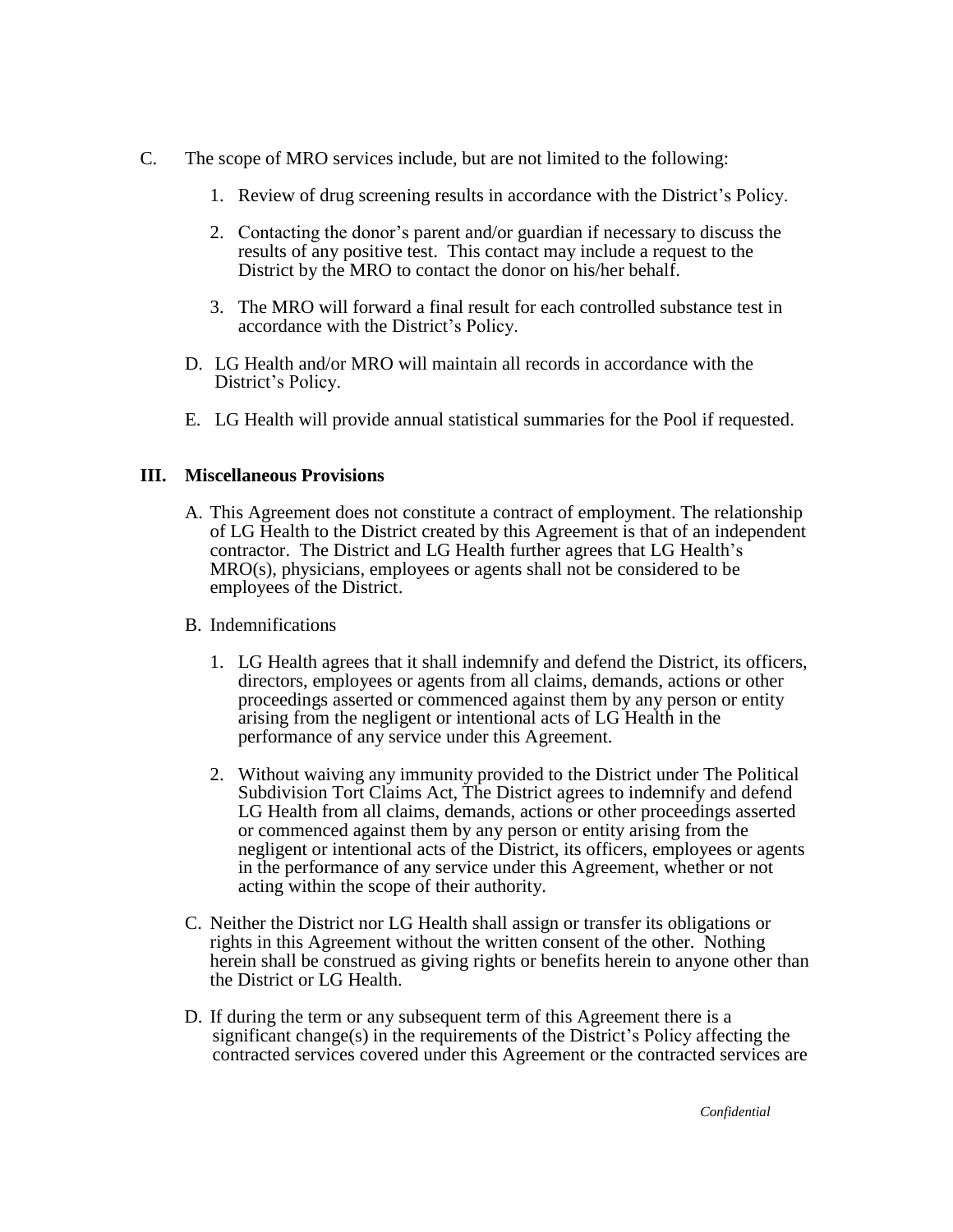significantly affected as the result of other regulatory changes or changes mandated by federal, state, or local law, both parties agree to re-negotiate the services and fees.

E. The responsibilities, obligations, and liabilities shall survive the term of this Agreement.

# **IV. Fee Schedule**

- A. See Attachment I. Fee Schedule, for all pricing.
- B. LG Health reserves the right to review prices and adjust them to reflect its general pricing policies from time-to-time.

### **V. Term**

- A. This Agreement shall be in effect for a period of one year from the date of execution. Either party may terminate the Agreement with a 30-day written notice to the other party sent via certified mail, with a copy also sent by regular mail. The 30- day period will commence with the post-mark date of the certified article and/or the post-mark date of the notification sent via regular mail, whichever comes first.
- B. Both parties may terminate the Agreement by mutual consent and waive the 30 day period only if all District students selected prior to the mutual agreement to terminate have been tested.
- C. LG Health may terminate the Agreement for non-payment of services at any time upon written notice to the District of its intentions to terminate the Agreement following a good faith effort to collect payment. If the Agreement is terminated under these conditions, the 30-day period will be considered to be waived.
- D. Either the District or LG Health may either terminate the Agreement for noncompliance if either party fails to perform its responsibilities under this Agreement.
- E. Notification of termination of the Agreement will be addressed as follows:
	- 1. To LG Health:

Attention: Supervisor Lancaster General Health Occupational Medicine 2110 Harrisburg Pike - Suite 21 P.O. Box 3200 Lancaster, PA 17604-3200

2. To School:

Attention: Superintendent Lampeter-Strasburg School District P.O. Box 428 Lampeter, PA 17537-0428 *Confidential*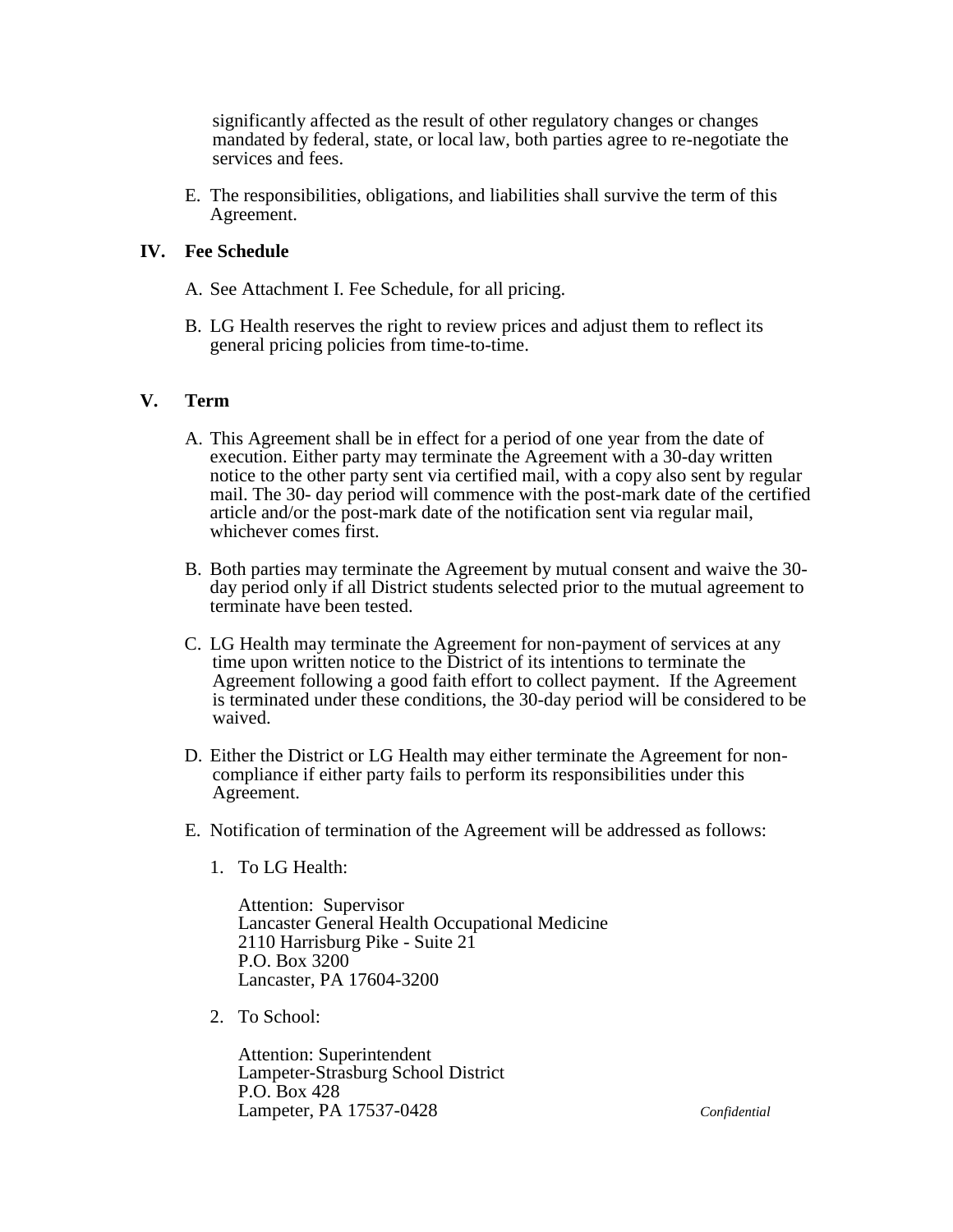# **VI. Execution of Agreement**

Intending to be legally bound, the School agrees to enter into the Lancaster General Hospital Occupational Medicine Random Substance Abuse Testing Program with LG Health. The Agreement will commence on the date the Agreement is endorsed by the LG Health. Both parties agree to abide by the terms of the Agreement as evidenced by the signatures below:

By District:

\_\_\_\_\_\_\_\_\_\_\_\_\_\_\_\_\_\_\_\_\_\_\_\_\_\_\_\_\_\_\_\_\_\_\_\_\_\_\_\_\_\_\_\_\_\_\_\_\_\_\_\_\_\_\_\_\_\_\_\_\_\_ Date Signature, Authorized Representative

By Lancaster General Health:

\_\_\_\_\_\_\_\_\_\_\_\_\_\_\_\_\_\_\_\_\_\_\_\_\_\_\_\_\_\_\_\_\_\_\_\_\_\_\_\_\_\_\_\_\_\_\_\_\_\_\_\_\_\_\_\_\_\_\_\_\_\_\_\_\_\_ Date Signature, Authorized Representative

*Confidential*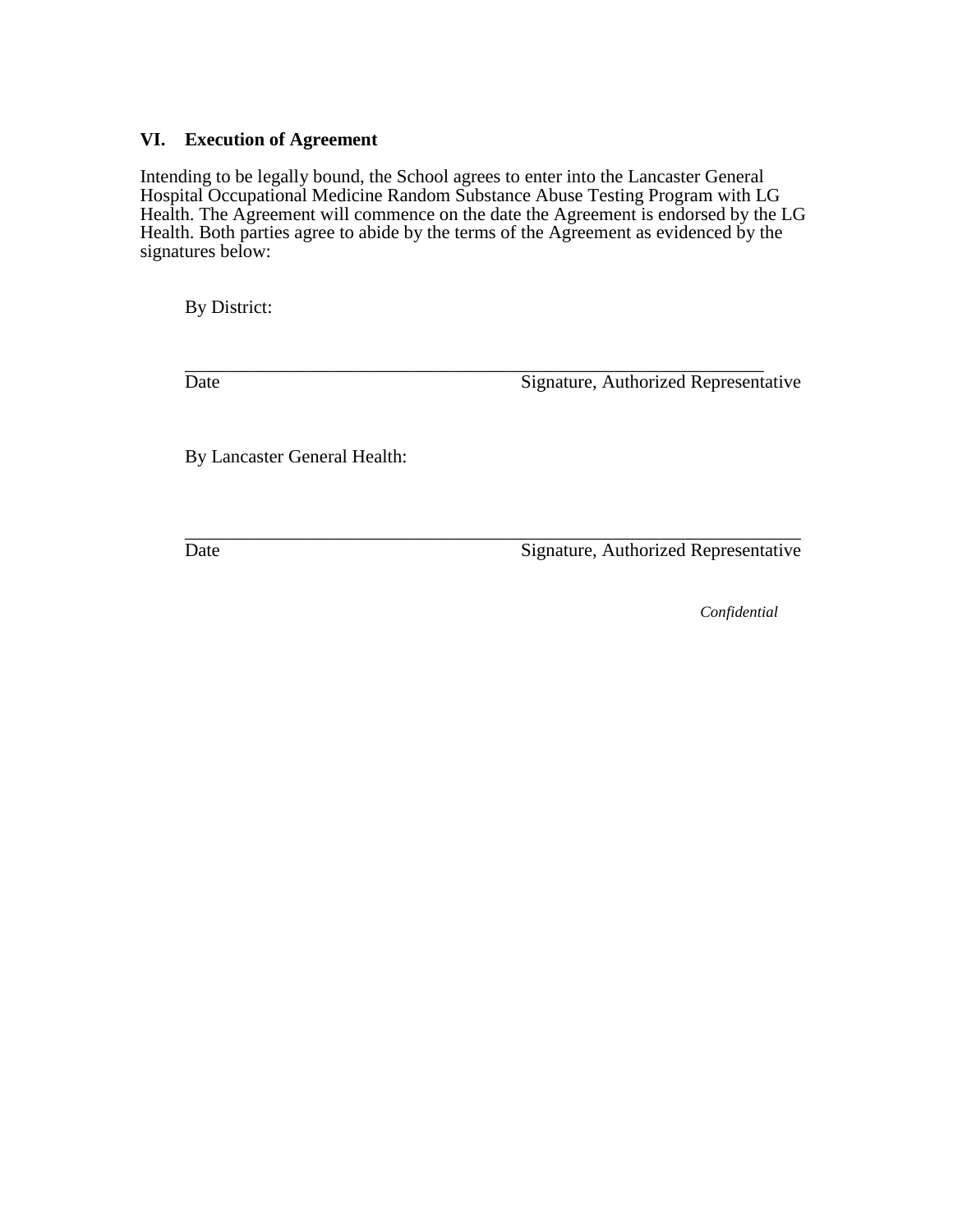# **Attachment I. Fee Schedule**

| Set up of collection area before each random testing session                                                                                                       | \$25.00                    |
|--------------------------------------------------------------------------------------------------------------------------------------------------------------------|----------------------------|
| 5-Panel urine Drug Screen<br>(Includes specimen collection, lab testing and MRO function.)                                                                         | \$45.00 each               |
| 5-Panel Rapid Urine Drug Screen (Negatives)<br><b>Confirmation Test for Non-Negative Specimen</b><br>(Includes specimen collection, lab testing and MRO function.) | \$35.00<br>No extra charge |
| Retesting specimen if there is a challenge on a positive test result \$65.00                                                                                       |                            |
| Clinical Hourly Fee                                                                                                                                                | \$35.00                    |
| Yearly administrative fee for random pool                                                                                                                          | \$250.00                   |
|                                                                                                                                                                    |                            |

*Confidential*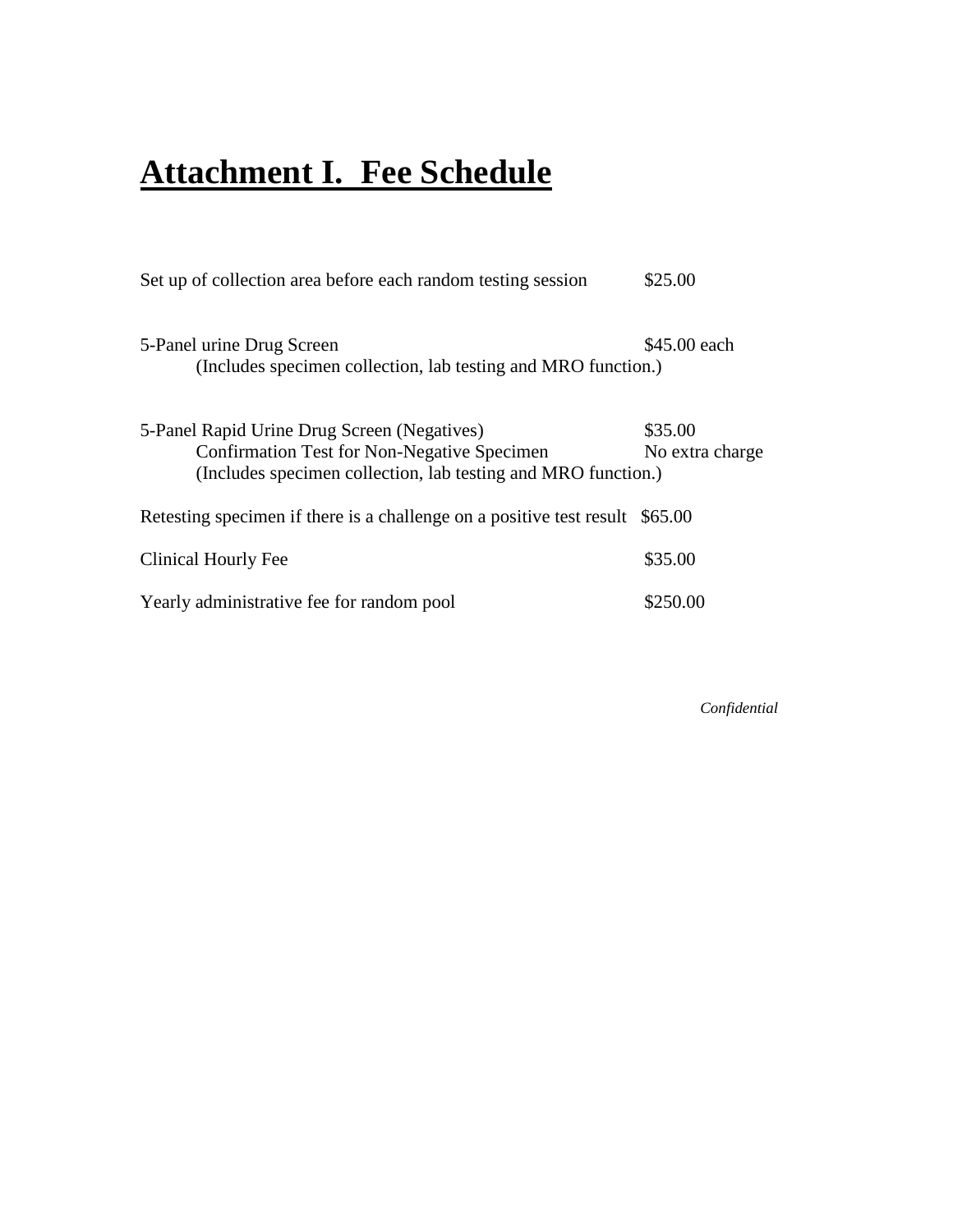

# **Child Care Facility COVID 19 Health and Safety Plan**

Each child care facility must create a COVID-19 Health and Safety Plan which will serve as the guidelines for the facility's COVID-19 child care activities. As with all emergency plans, the COVID-19 Health and Safety Plan developed for each child care facility should be tailored to the unique needs of each facility and should be created in consultation of guidance and policy issued by Office of Child Care and Department of Early Learning (OCDEL), Pennsylvania Department of Health (DOH), and comply with the Center for Disease Control and Prevention (CDC) guidelines. Given the dynamic nature of the pandemic, each plan should incorporate enough flexibility to adapt to changing conditions. The templates provided in this toolkit can be used to document a facility's COVID-19 Health and Safety Plan, with a focus on training and communications, to ensure all stakeholders are fully informed and prepared for aspects of phased-in reopening or continuing to operate with a waiver during COVID 19. OCDEL recognizes that many child care providers have developed and are currently implementing their plans, whereas others are in the beginning phases of developing their plan. Though plans do not need to take the form of this template, providers should ensure that all elements of this template are included in their plans and adjust accordingly. A child care facility's COVID-19 Health and Safety Plan should be shared with all families and staff and posted in a conspicuous area. Child care facilities should also consider whether the adoption of a new policy or the modification of an existing policy is necessary to effectively implement the COVID-19 Health and Safety Plan.

Each child care facility should continue to monitor its COVID-19 Health and Safety Plan throughout the year and update as needed. All revisions should be shared with all families and staff and posted in a conspicuous area. Child care providers are not required to use this specific plan, but the following elements must be addressed in any plan format selected by the provider:

- 1. Screening procedures,
- 2. Child drop-off and pick-up policies,
- 3. Sick policies,
- 4. Mask policy, and
- 5. Cleaning/sanitation procedures.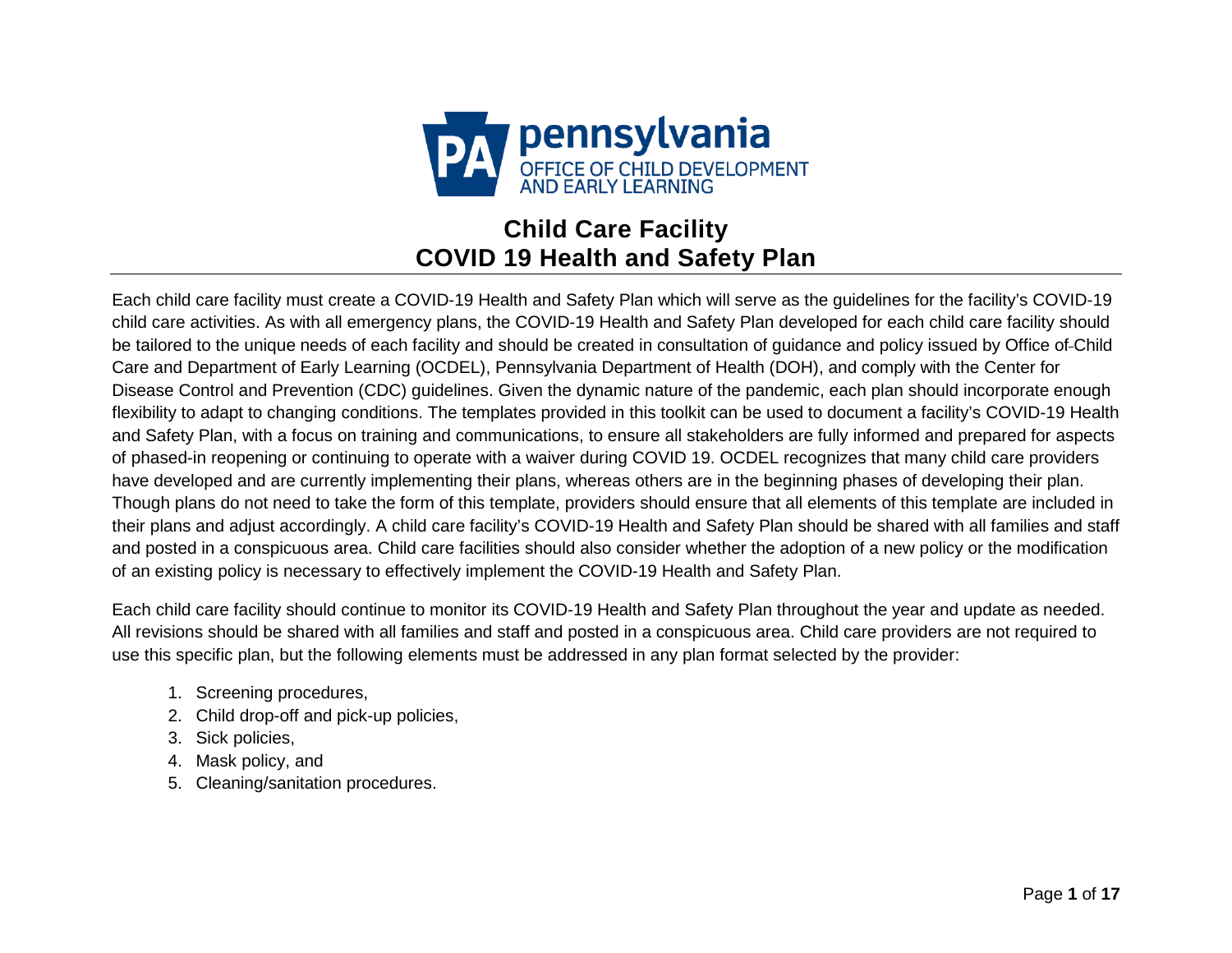# **Table of Contents**

<span id="page-12-0"></span>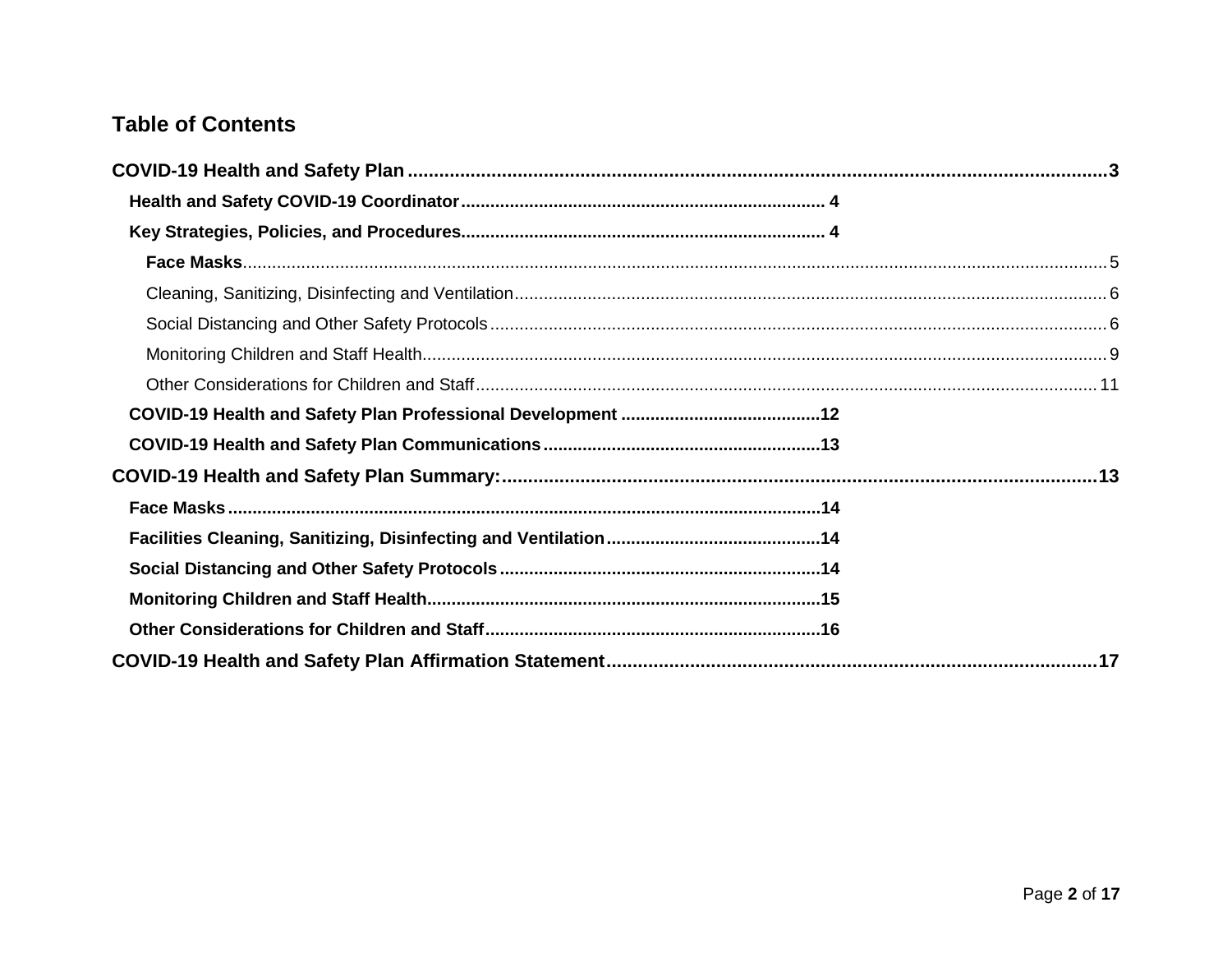# **COVID-19 Health and Safety Plan**

All decision-makers should be mindful that if there are cases of COVID-19 in the community, there are no strategies that can completely eliminate transmission risk within a child care population. The goal is to keep transmission as low as possible to safely continue child care activities.

This planning tool is intended to guide those child care programs who are temporarily closed and planning how to reopen in the future. Programs already open and serving children and families can also use the tool to determine activities to improve or enhance health and safety protocol while operating under COVID-19.

Use the template to document your facility's plan to bring back children and staff, how you will communicate the type of reopening or operations with stakeholders in your community, and the process for continued monitoring of local health data to assess implications for child care operations and potential adjustments throughout the year. Some key questions to consider while developing your COVID-19 Health and Safety Plan:

- How do you plan to bring children and staff back to facilities, particularly if you still need social distancing in place?
- How will you develop and communicate drop-off/arrival procedures?
- How will you implement screening procedures?
- How will you implement routine disinfecting/sanitization procedures?
- How will you communicate your plan to your staff and families?

Depending upon the public health conditions in any county within the Commonwealth, there could be additional actions, orders, or guidance provided by the Office of Child Development and Early Learning (OCDEL) and/or the Pennsylvania Department of Health (DOH) impacting child care operations and causing them to cycle back and forth between less restrictive to more restrictive requirements which may occur as public health indicators improve or worsen. This means your facility should account for changing conditions in your COVID-19 Health and Safety Plan to ensure easy transition from more to less restrictive conditions in each of the phase requirements as needed.

• **This document is divided in two parts. Pages 4-12 are designed to guide plan responses, pages 13-16 are designed to be the consolidated Health and Safety Plan. Regardless of whether a facility chooses to use this template, the facility's Health and Safety Plan must be shared with staff and enrolled families. It is strongly suggested that the plan be posted in a location accessible to families and when possible posted on the facility website.**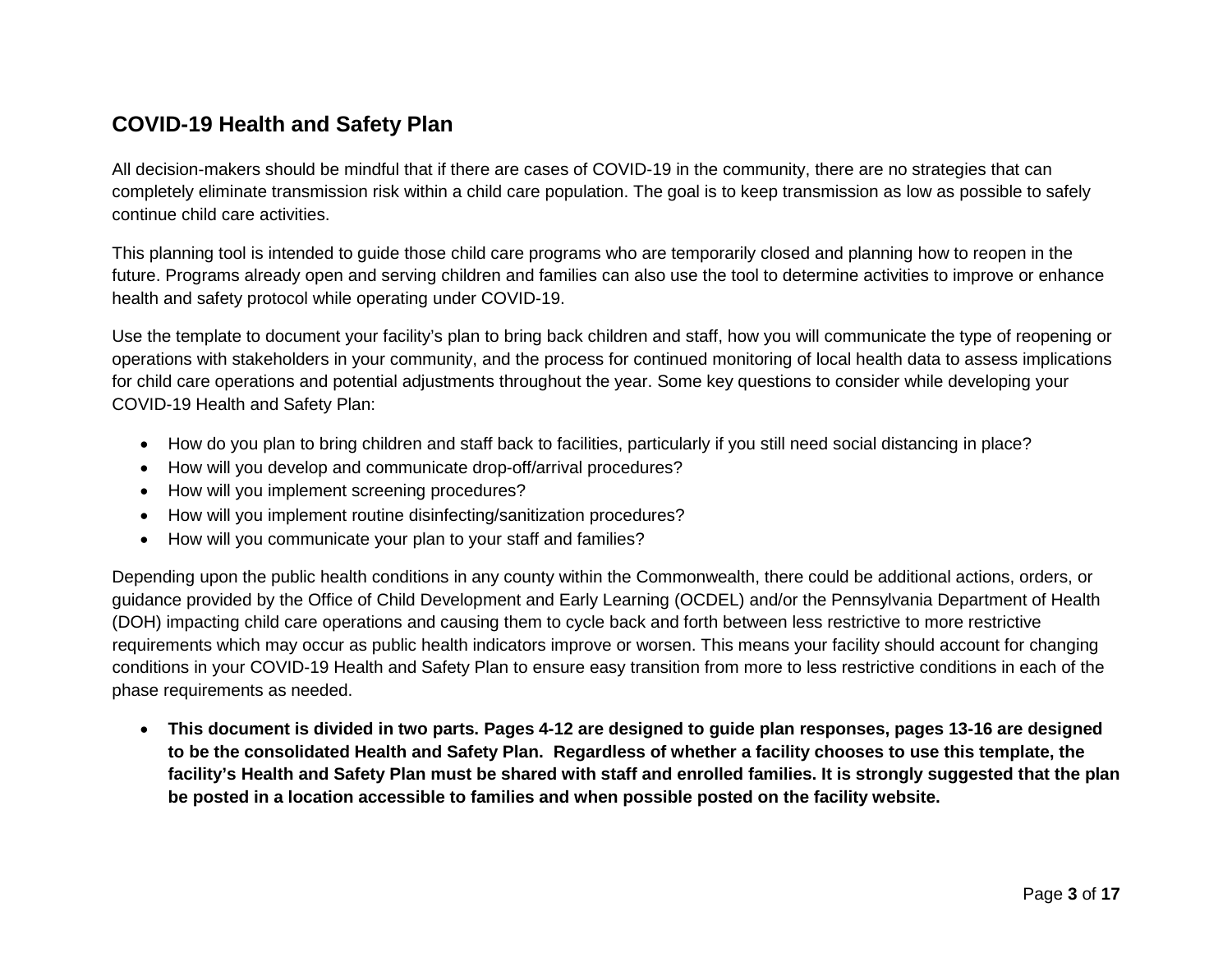# <span id="page-14-0"></span>**Health and Safety COVID-19 Coordinator**

Each child care facility should identify a person or persons responsible for health and safety preparedness and response planning during child care operations during the COVID-19 pandemic. The Health and Safety Coordinator will be responsible for facilitating the planning process, monitoring implementation of your COVID-19 Health and Safety Plan, and continued monitoring of local health data to assess implications for child care operations and potential adjustments to the COVID-19 Health and Safety Plan.

# **Health and Safety Covid-19 Coordinator- Melanie Henry, SACC Director and Patricia Winters, Assistant SACC Director**

# <span id="page-14-1"></span>**Key Strategies, Policies, and Procedures**

Once your child care facility has determined to reopen and established a Health and Safety Coordinator, use the action plan templates on the following pages to create a thorough plan. Providers should utilize the direction discussed in the announcement, [Interim Guidance for Certified Child Care Facilities operating during the Novel Coronavirus Pandemic \(Announcement: C-20-06\).](https://files.constantcontact.com/3e3d36fe201/f1dc7cca-6c70-4e4e-b60a-3bbabc353fa2.pdf) For each section of the COVID-19 Health and Safety Plan, draft a detailed summary describing the key strategies, policies, and procedures your child care facility will employ to satisfy each area of the plan. The summary will serve as the public-facing description of the efforts your child care facility will take to ensure health and safety of every stakeholder in your child care community. Thus, the summary should be focused on the key information that staff, children in care, and families will require to clearly understand your COVID-19 Health and Safety Plan. You can use the key questions to guide your summary.

For each requirement within each domain, document the following:

- **Action Steps:** Identify the specific adjustments the facility will make to the requirement during the time period the programs is open or reopening. List the discrete action steps for each requirement in sequential order.
- **Lead Individual and Position:** List the person(s) responsible for ensuring the action steps are fully planned and the system is prepared for effective implementation.
- **Materials, Resources, and/or Supports Needed:** List any materials, resources, or support required to implement the requirement.
- **Professional Development (PD) Recommended:** In order to implement this requirement effectively, will staff, children, families, or other stakeholders require professional development?

In the following tables, an asterisk (\*) denotes a mandatory requirement of the plan. All other requirements are highly encouraged to the extent possible.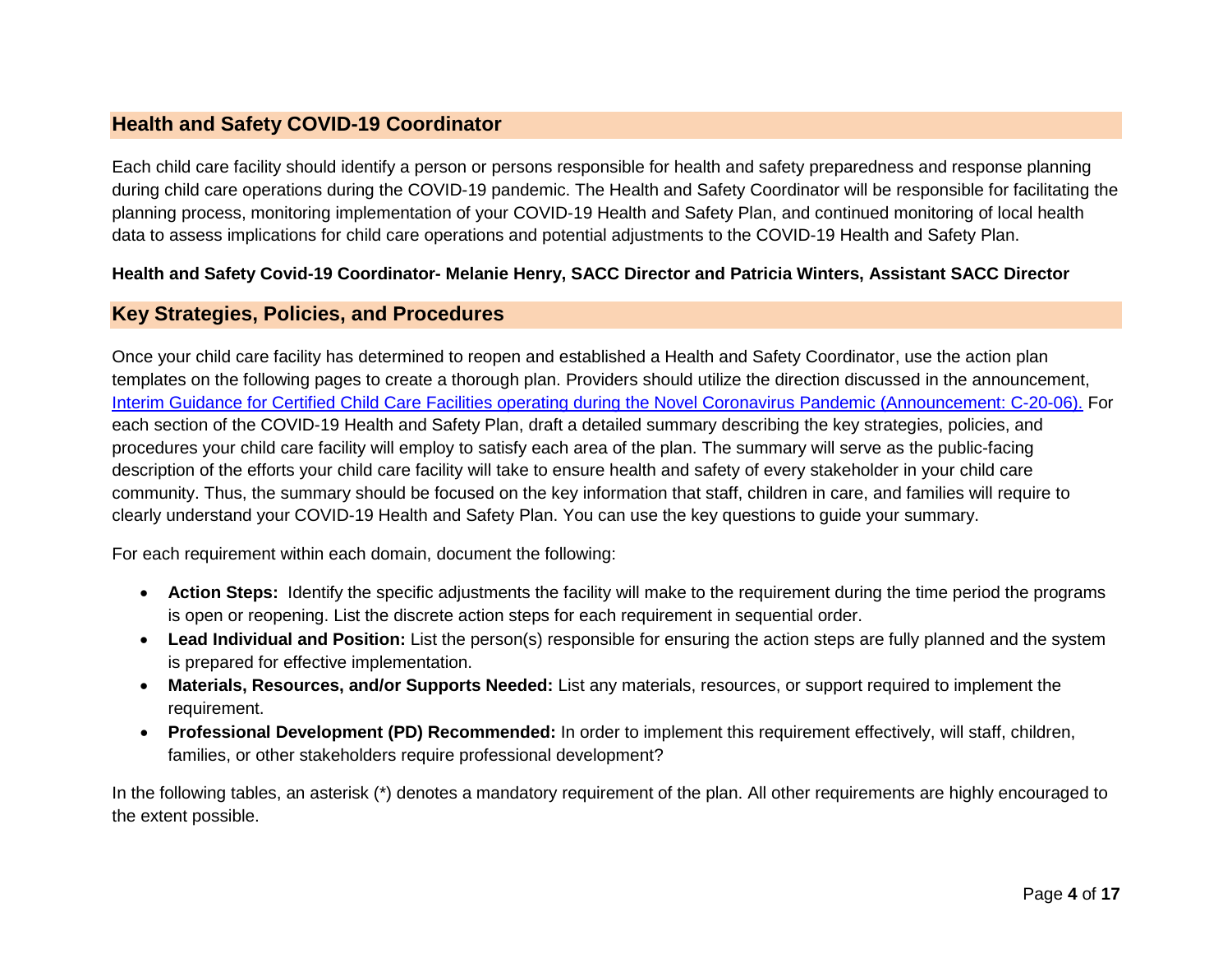# <span id="page-15-0"></span>**Face Masks**

### **Key Questions**

- How will you ensure staff have accessibility to cloth face masks?
- How will you implement staff wearing cloth face masks?
- What protocols will you put in place to ensure staff are wearing masks throughout the day?
- In circumstance where children have been identified to wear face masks, how will you implement?

# **Summary of Responses to Key Questions:**

# See attached L-S Health and Safety Plan

\*Should any component(s) of the Health and Safety Plan conflict with a State health or safety order applicable to schools, the requirements of the State health or safety order shall take precedence.

| <b>Requirements</b>                                                                                            | <b>Action Steps</b>                                                                                                                                                                                                                                              | <b>Lead Individual</b><br>and Position | <b>Materials,</b><br><b>Resources, and</b><br>or Supports<br><b>Needed</b> | PD (Y/N) |
|----------------------------------------------------------------------------------------------------------------|------------------------------------------------------------------------------------------------------------------------------------------------------------------------------------------------------------------------------------------------------------------|----------------------------------------|----------------------------------------------------------------------------|----------|
| * Use of face coverings<br>(masks or face shields) by<br>all staff and visitors                                | See attached L-S Health and Safety Plan<br>*Should any component(s) of the Health<br>and Safety Plan conflict with a State<br>health or safety order applicable to<br>schools, the requirements of the State<br>health or safety order shall take<br>precedence. | All Staff                              |                                                                            | Y        |
| * Use of face coverings<br>(masks or face shields) by<br>children 2 years of age and<br>older (as appropriate) | Not applicable                                                                                                                                                                                                                                                   |                                        |                                                                            |          |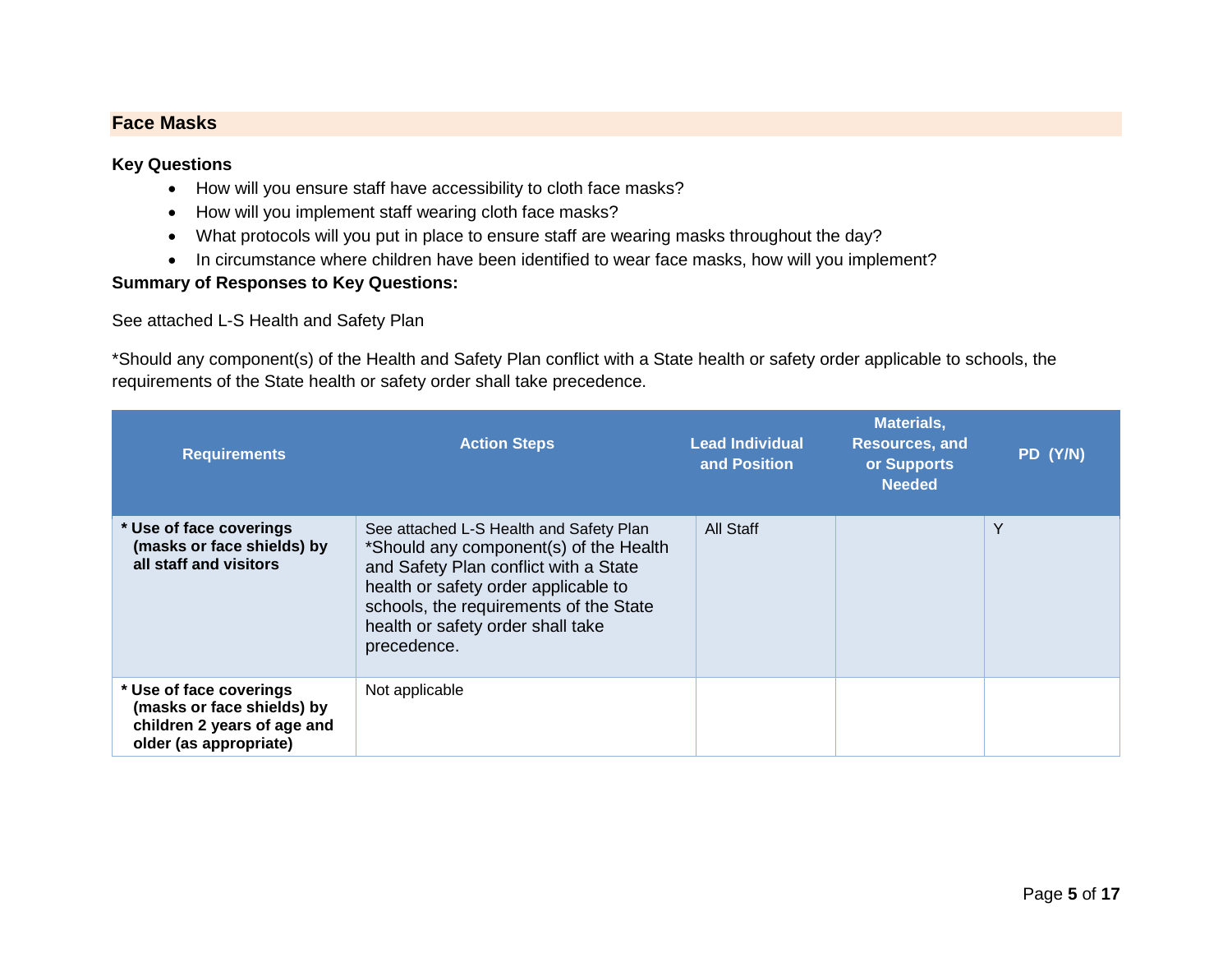# <span id="page-16-0"></span>**Cleaning, Sanitizing, Disinfecting and Ventilation**

# **Key Questions**

- How often will you implement cleaning, sanitation, disinfecting, and ventilation protocols/procedures to maintain children's safety in care?
- What protocols will you put in place to clean and disinfect high-touch surfaces throughout an individual day?
- Which staff will be trained on cleaning, sanitizing, disinfecting, and ventilation protocols? When and how will the training be provided?

### **Summary of Responses to Key Questions:**

See attached L-S Health and Safety plan

| <b>Requirements</b>                                                                                                                                                                                       | <b>Action Steps</b>                     | <b>Lead Individual</b><br>and Position                                  | <b>Materials,</b><br><b>Resources, and</b><br>or Supports<br><b>Needed</b> | PD (Y/N) |
|-----------------------------------------------------------------------------------------------------------------------------------------------------------------------------------------------------------|-----------------------------------------|-------------------------------------------------------------------------|----------------------------------------------------------------------------|----------|
| * Cleaning, sanitizing,<br>disinfecting, and ventilating,<br>surfaces, and any other areas<br>used by children in care (i.e.,<br>restrooms, drinking fountains,<br>toys, hallways, and<br>transportation) | See attached L-S Health and Safety Plan | Director of<br><b>Buildings and</b><br>Grounds and<br><b>SACC</b> staff |                                                                            | Y        |
| Other cleaning, sanitizing,<br>disinfecting, and ventilation<br>practices                                                                                                                                 | See attached L-S Health and Safety Plan | Director of<br>Building and<br>Grounds and<br><b>SACC</b> staff         |                                                                            | Y        |

# <span id="page-16-1"></span>**Social Distancing and Other Safety Protocols**

# **Key Questions**

- How will child care spaces be organized to mitigate spread?
- How will you group children in care with staff to limit the number of individuals who come into contact with one another throughout the day?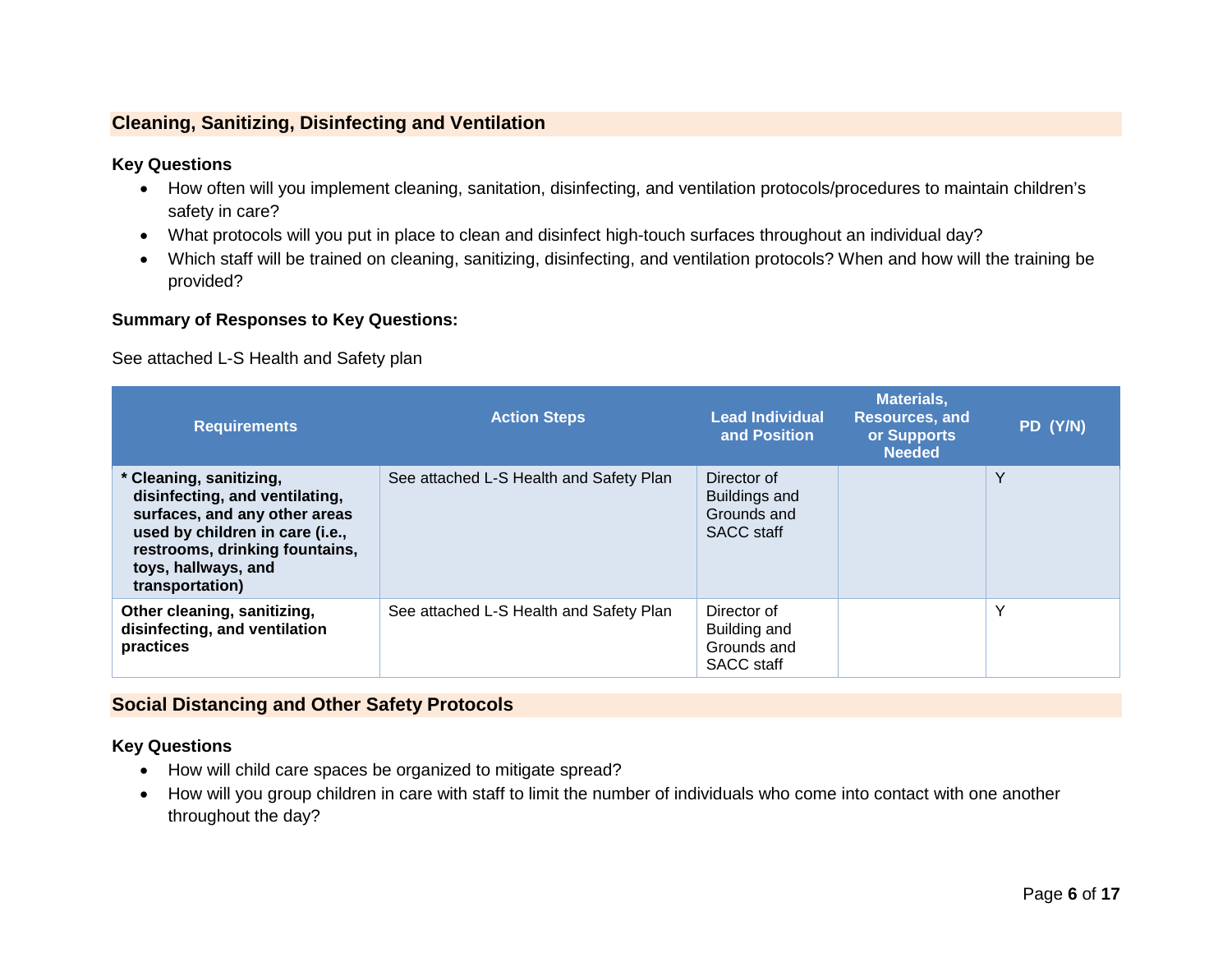- What policies and procedures will govern use of other communal spaces within the facility?
- How will you utilize outdoor space to help meet social distancing needs?
- What hygiene routines will be implemented throughout the day?
- How will you adjust transportation to meet social distancing requirements?
- What visitor and volunteer policies will you implement to mitigate spread?
- Will any of these social distancing and other safety protocols differ based on age?
- Which stakeholders will be trained on social distancing and other safety protocols? When and how will the training be provided? How will preparedness to implement as a result of the training be measured?

# **Summary of Responses to Key Questions:**

See attached L-S Health and Safety Plan

| <b>Requirements</b>                                                                                                                                                                                                  | <b>Action Steps</b>                     | <b>Lead Individual</b><br>and Position               | <b>Materials,</b><br><b>Resources, and</b><br>or Supports<br><b>Needed</b> | <b>PD Required</b><br>(Y/N) |
|----------------------------------------------------------------------------------------------------------------------------------------------------------------------------------------------------------------------|-----------------------------------------|------------------------------------------------------|----------------------------------------------------------------------------|-----------------------------|
| Child care space occupancy<br>that allows for 6 feet of<br>separation among children in<br>care and staff throughout the<br>day, to the maximum extent<br>feasible or promotes social<br>distancing through grouping | See attached L-S Health and Safety Plan | <b>Building</b><br>Principal/SACC<br><b>Director</b> |                                                                            | Y                           |
| Restricting the use of common<br>areas, and consider serving<br>meals in alternate settings<br>such as where the child care is<br>being provided                                                                     | See attached L-S Health and Safety Plan | <b>Building</b><br>Principal                         |                                                                            | Y                           |
| * Hygiene practices for children<br>in care and staff including the<br>manner and frequency of hand-<br>washing and other best<br>practices                                                                          | See attached L-S Health and Safety Plan | <b>School Nurse</b>                                  |                                                                            | Y                           |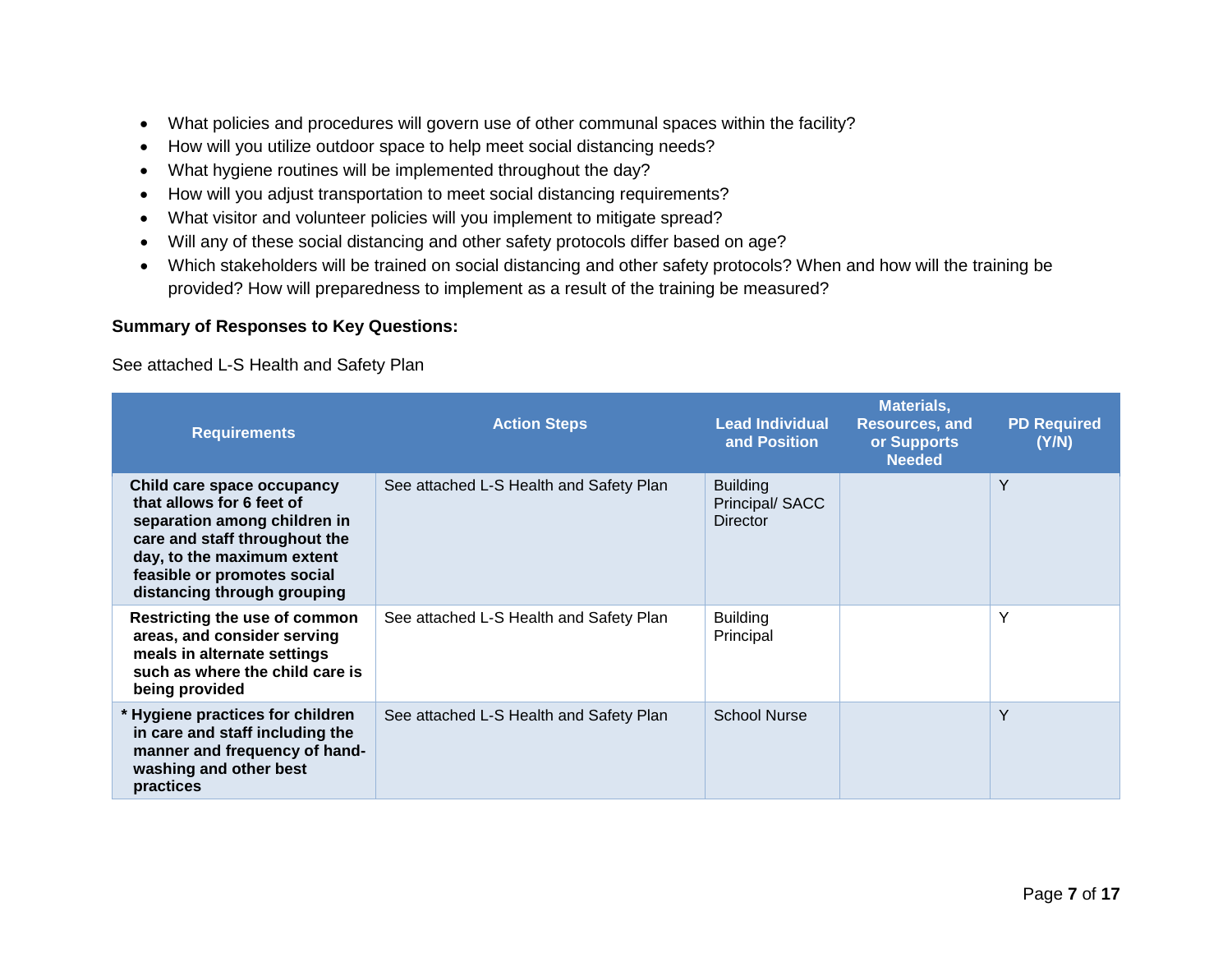| <b>Requirements</b>                                                                                                                                                               | <b>Action Steps</b>                     | <b>Lead Individual</b><br>and Position                | <b>Materials,</b><br><b>Resources, and</b><br>or Supports<br><b>Needed</b> | <b>PD Required</b><br>(Y/N) |
|-----------------------------------------------------------------------------------------------------------------------------------------------------------------------------------|-----------------------------------------|-------------------------------------------------------|----------------------------------------------------------------------------|-----------------------------|
| Posting signs, in highly visible<br>locations, that promote<br>everyday protective measures,<br>and how to stop the spread of<br>germs                                            | See attached L-S Health and Safety Plan | <b>Building</b><br>Principal/ SACC<br><b>Director</b> |                                                                            | Y                           |
| Identifying and restricting non-<br>essential visitors and<br>volunteers                                                                                                          | See attached L-S Health and Safety Plan | <b>Building</b><br>Principal/ SACC<br><b>Director</b> |                                                                            | Y                           |
| Handling outdoor play<br>consistent with the CDC<br><b>Considerations</b>                                                                                                         | See attached L-S Health and Safety Plan | <b>Building</b><br>Principal/ SACC<br>Director        |                                                                            | Y                           |
| Limiting the sharing of materials<br>among children in care                                                                                                                       | See attached L-S Health and Safety Plan | <b>SACC Assistant</b><br><b>Director</b>              |                                                                            | Y                           |
| <b>Staggering the use of communal</b><br>spaces and hallways                                                                                                                      | See attached L-S Health and Safety Plan | <b>Building</b><br>Principal/ SACC<br><b>Director</b> |                                                                            | Y                           |
| <b>Adjusting transportation</b><br>schedules and practices to<br>create social distance between<br>children in care                                                               | See attached L-S Health and Safety Plan | <b>Building</b><br>Principal/ SACC<br><b>Director</b> |                                                                            | Y                           |
| Limiting the number of<br>individuals in facility rooms and<br>other facility spaces, and<br>interactions between groups of<br>children in care                                   | See attached L-S Health and Safety Plan | <b>Building</b><br>Principal/ SACC<br><b>Director</b> |                                                                            | Y                           |
| <b>Coordinating with local schools</b><br>regarding transportation<br>protocol changes and, when<br>possible, revised hours of<br>operation or modified school-<br>year calendars | See attached L-S Health and Safety Plan | <b>Building</b><br>Principal/ SACC<br><b>Director</b> |                                                                            | Y                           |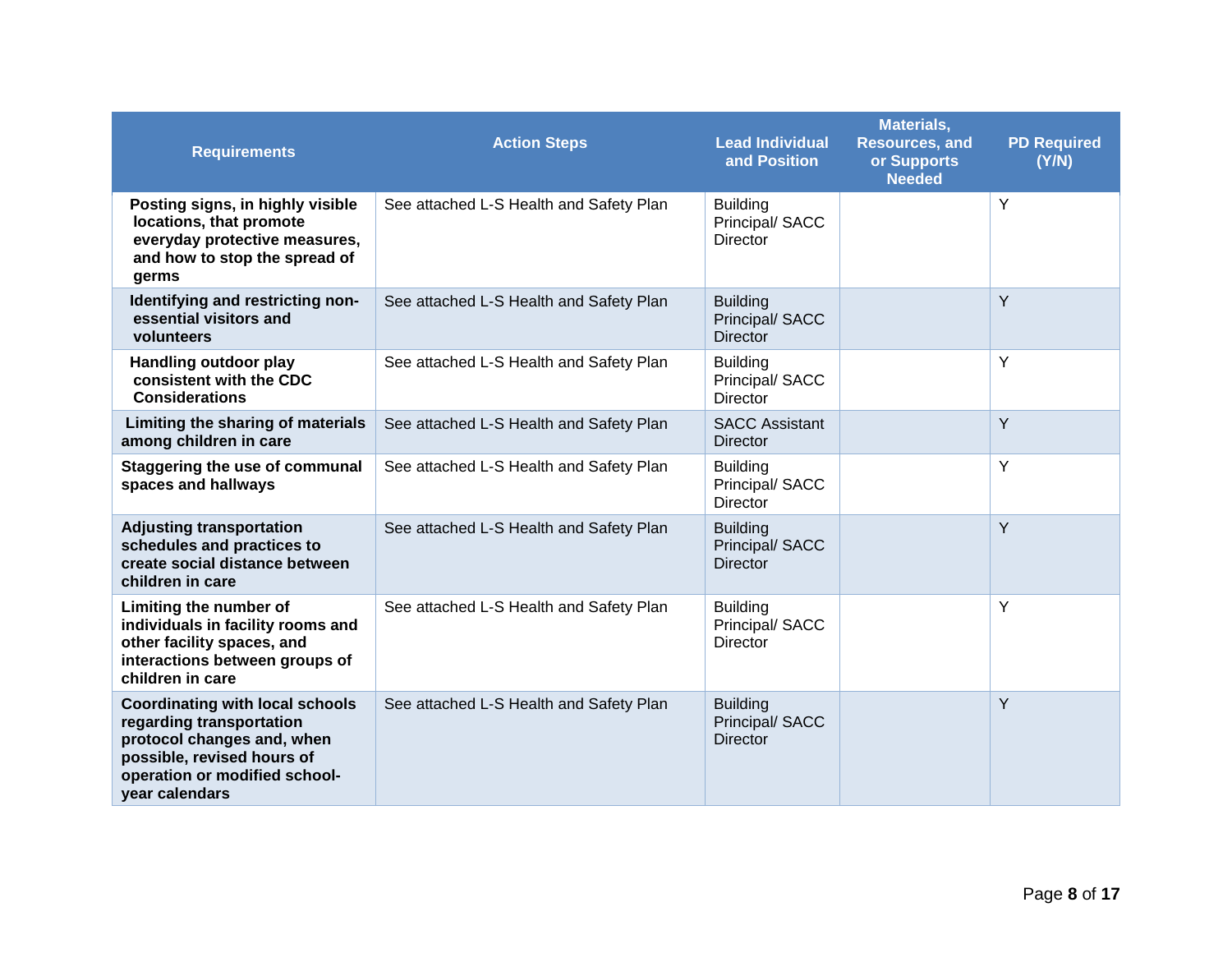| <b>Requirements</b>                             | <b>Action Steps</b>                     | <b>Lead Individual</b><br>and Position               | <b>Materials,</b><br>Resources, and<br>or Supports<br><b>Needed</b> | <b>PD Required</b><br>(Y/N) |
|-------------------------------------------------|-----------------------------------------|------------------------------------------------------|---------------------------------------------------------------------|-----------------------------|
| Other social distancing and<br>safety practices | See attached L-S Health and Safety Plan | <b>Building</b><br>Principal/SACC<br><b>Director</b> |                                                                     |                             |

# <span id="page-19-0"></span>**Monitoring Children and Staff Health**

# **Key Questions**

- How will you screen children, staff and others who interact with each other to ensure they are healthy and not exhibiting signs of illness?
- Where will the screening take place?
- When and how frequently will you monitor the health of children, staff and others who interact with each other throughout the day to ensure that they continue to be healthy and do not exhibit new signs of illness?
- What is the policy for quarantine or isolation if a staff and/or child becomes ill or has been exposed to an individual confirmed positive for COVID-19?
- What conditions will a staff or child confirmed to have COVID-19 need to meet to safely return to the facility?
- Which staff will be responsible for making decisions regarding quarantine or isolation requirements of staff or children?
- When and how will families be notified of confirmed staff or child illness or exposure and resulting changes to the COVID-19 Health and Safety Plan?
- Which person will be responsible for reporting suspected or confirmed cases of COVID-19 to the Department of Health and Child Care Certification?
- Which persons will be trained on protocols for monitoring children and staff health? When and how will the training be provided? How will preparedness to implement as a result of the training be measured?

# **Summary of Responses to Key Questions:**

See attached L-S Health and safety plan.

Each child will be screened before entering the building, by taking their temperature and reviewing Covid-19 symptoms with the parent/guardian. If they are exhibiting any symptoms, fever over 100.4 degrees Fahrenheit, cough, shortness of breath and have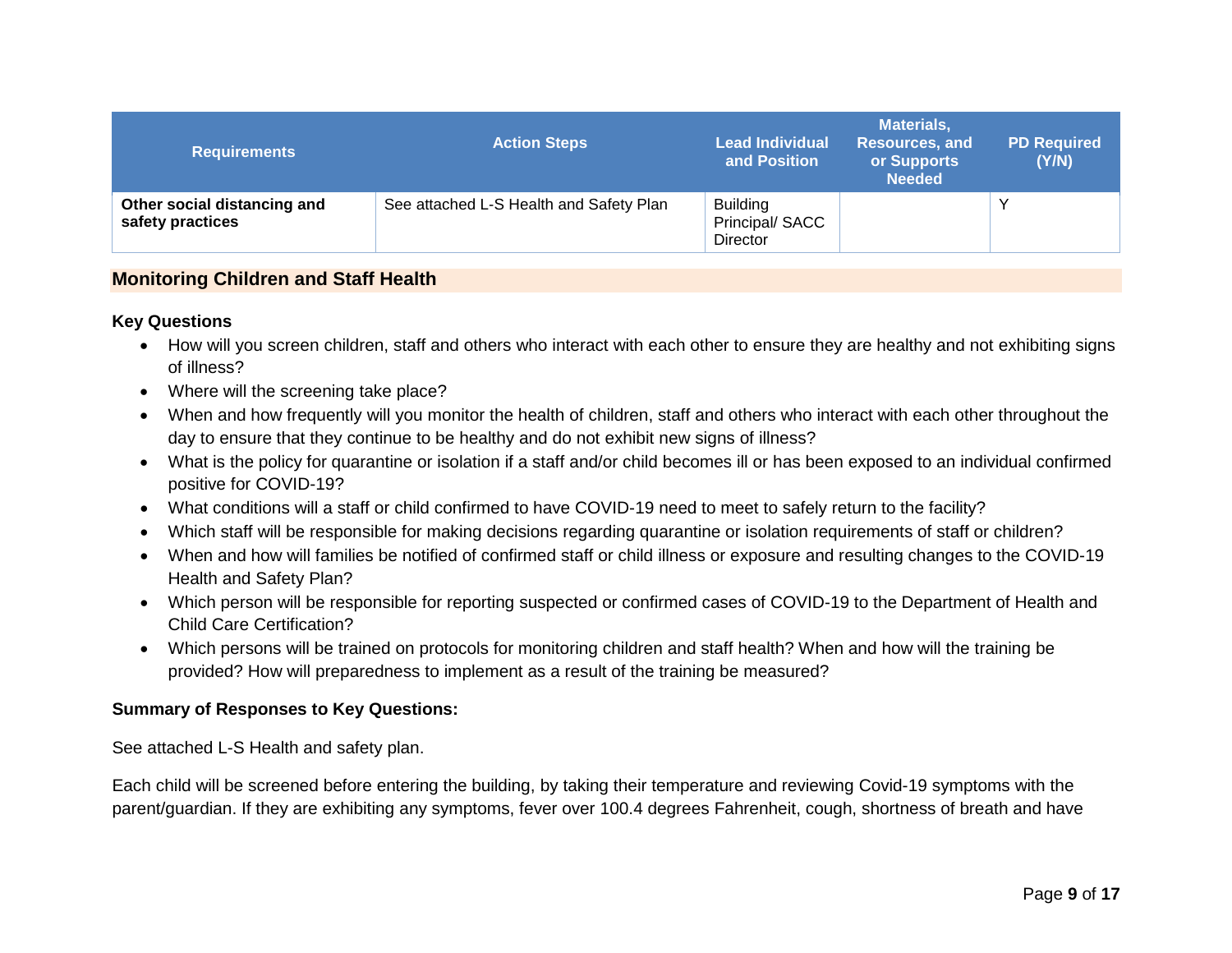been in contact with someone diagnose with Covid19, will be asked to go home. Each Staff member will assess themselves for Covid-19 symptom and take their temperature before entering the building. Each staff will be trained to look for the appropriate signs to monitor for symptoms and exposure history.

| <b>Requirements</b>                                                                                                           | <b>Action Steps</b>                                                                                                                                                                                                                                                     | Lead<br><b>Individual</b><br>and Position                  | <b>Materials, Resources, and</b><br>or Supports Needed | <b>PD</b><br><b>Required</b><br>(Y/N) |
|-------------------------------------------------------------------------------------------------------------------------------|-------------------------------------------------------------------------------------------------------------------------------------------------------------------------------------------------------------------------------------------------------------------------|------------------------------------------------------------|--------------------------------------------------------|---------------------------------------|
| * Monitoring children and<br>staff for symptoms and<br>history of exposure                                                    | Take temperature and screen for symptoms.<br>Will not enter building if temperature is over<br>100.4 degree Fahrenheit have a cough,<br>shortness of breath and have been in contact<br>with someone diagnose with Covid-19. See<br>Attached L-S Health and Safety plan | School<br>Nurse/SACC<br>Director/ SACC<br>Assist. Director |                                                        | Y                                     |
| * Isolating or quarantining<br>children, staff, or visitors if<br>they become sick or<br>demonstrate a history of<br>exposure | See attached L-S Health and safety plan                                                                                                                                                                                                                                 | School<br>Nurse/SACC<br>Director/ SACC<br>Assist. Director |                                                        | Y                                     |
| * Returning isolated or<br>quarantined staff, children,<br>or visitors to the facility                                        | See attached L-S Health and safety plan                                                                                                                                                                                                                                 | <b>School Nurse</b>                                        |                                                        | Y                                     |
| * Notifying staff and families<br>of suspected or confirmed<br>cases of COVID-19                                              | See attached L-S Health and safety plan                                                                                                                                                                                                                                 | Superintendent                                             |                                                        | N                                     |
| *Reporting to DOH and<br><b>Certification</b>                                                                                 | See attached L-S Health and safety plan                                                                                                                                                                                                                                 | School<br>Principal/SACC<br>Director                       |                                                        | Y                                     |
| Other monitoring and<br>screening practices                                                                                   | See attached L-S Health and safety plan                                                                                                                                                                                                                                 | <b>School Nurse</b>                                        |                                                        | Υ                                     |
| Notifying staff and families of<br>facility closures                                                                          | See attached L-S Health and safety plan                                                                                                                                                                                                                                 | Superintendent                                             |                                                        | N                                     |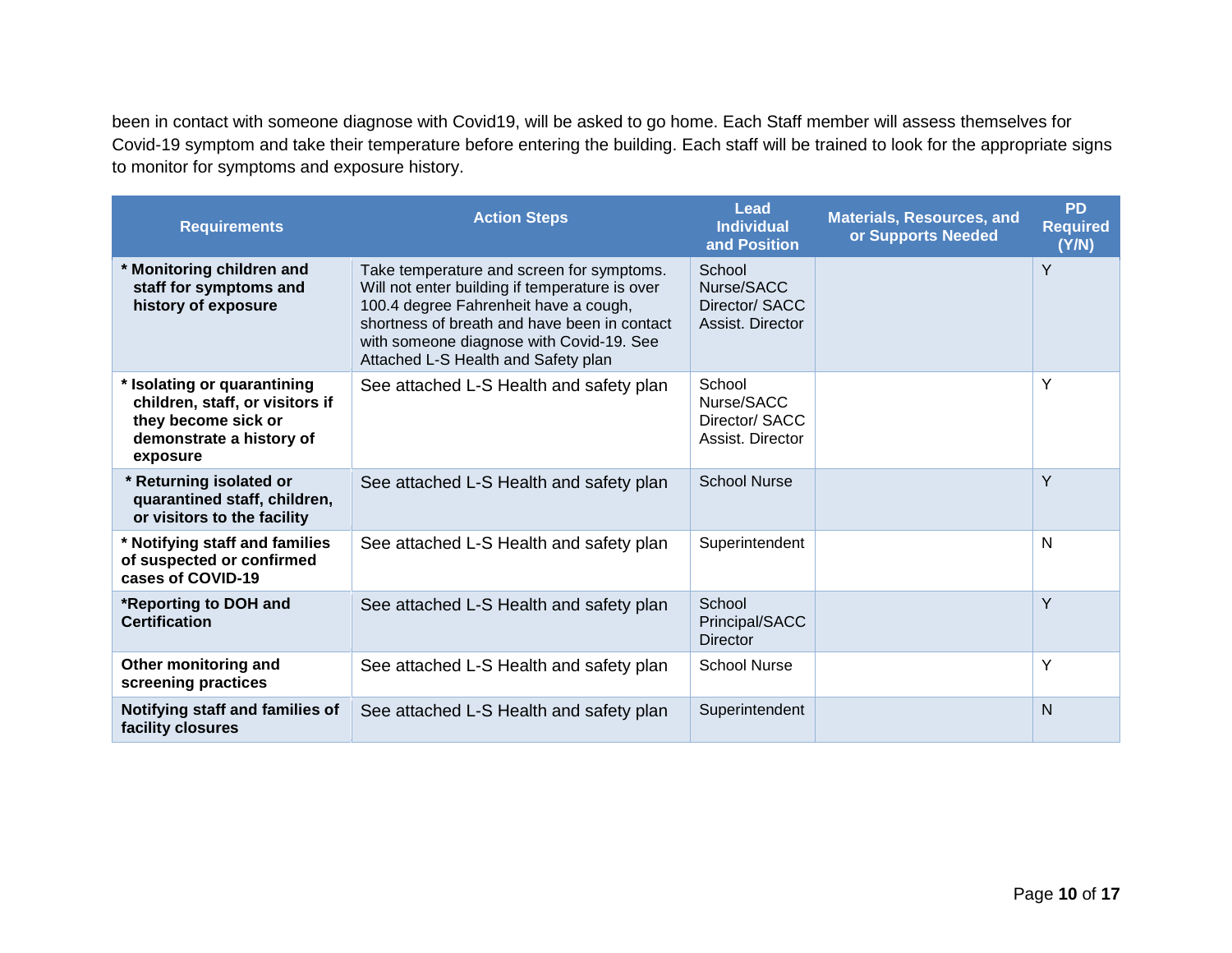# <span id="page-21-0"></span>**Other Considerations for Children and Staff**

# **Key Questions**

- How will you determine which staff are willing/able to return? How will you accommodate staff who are unable or uncomfortable to return?
- How will you determine which children are willing/able to return? How will you accommodate children who are unable or uncomfortable to return?
- What special protocols will you implement to protect children and staff at higher risk for severe illness?
- How will you address staff who are ill, or who have family members who have become ill?
- How will you ensure enough substitute staff are prepared in the event of staff illness? Have you considered applying for a Provisional Hire Waiver?

# **Summary of Responses to Key Questions:**

See attached Health and Safety Plan

| <b>Requirements</b>                                                                                        | <b>Action Steps</b>                      | <b>Lead</b><br><b>Individual</b><br>and<br><b>Position</b>       | <b>Materials, Resources, and</b><br>or Supports Needed | <b>PD</b><br><b>Required</b><br>(Y/N) |
|------------------------------------------------------------------------------------------------------------|------------------------------------------|------------------------------------------------------------------|--------------------------------------------------------|---------------------------------------|
| * Protecting children<br>and staff at higher<br>risk for severe<br><b>illness</b>                          | See attached L-S Health and Safety Plan  | School<br><b>Nurse</b>                                           |                                                        | Y                                     |
| Unique safety<br>protocols for children<br>with complex needs<br>or other vulnerable<br><b>individuals</b> | See attached L-S Healthy and Safety Plan | School<br>Nurse                                                  |                                                        | $\checkmark$                          |
| <b>Strategic deployment</b><br>of staff                                                                    | See attached L-S Health and Safety Plan  | <b>Building</b><br>Principal /<br><b>SACC</b><br><b>Director</b> |                                                        | Y                                     |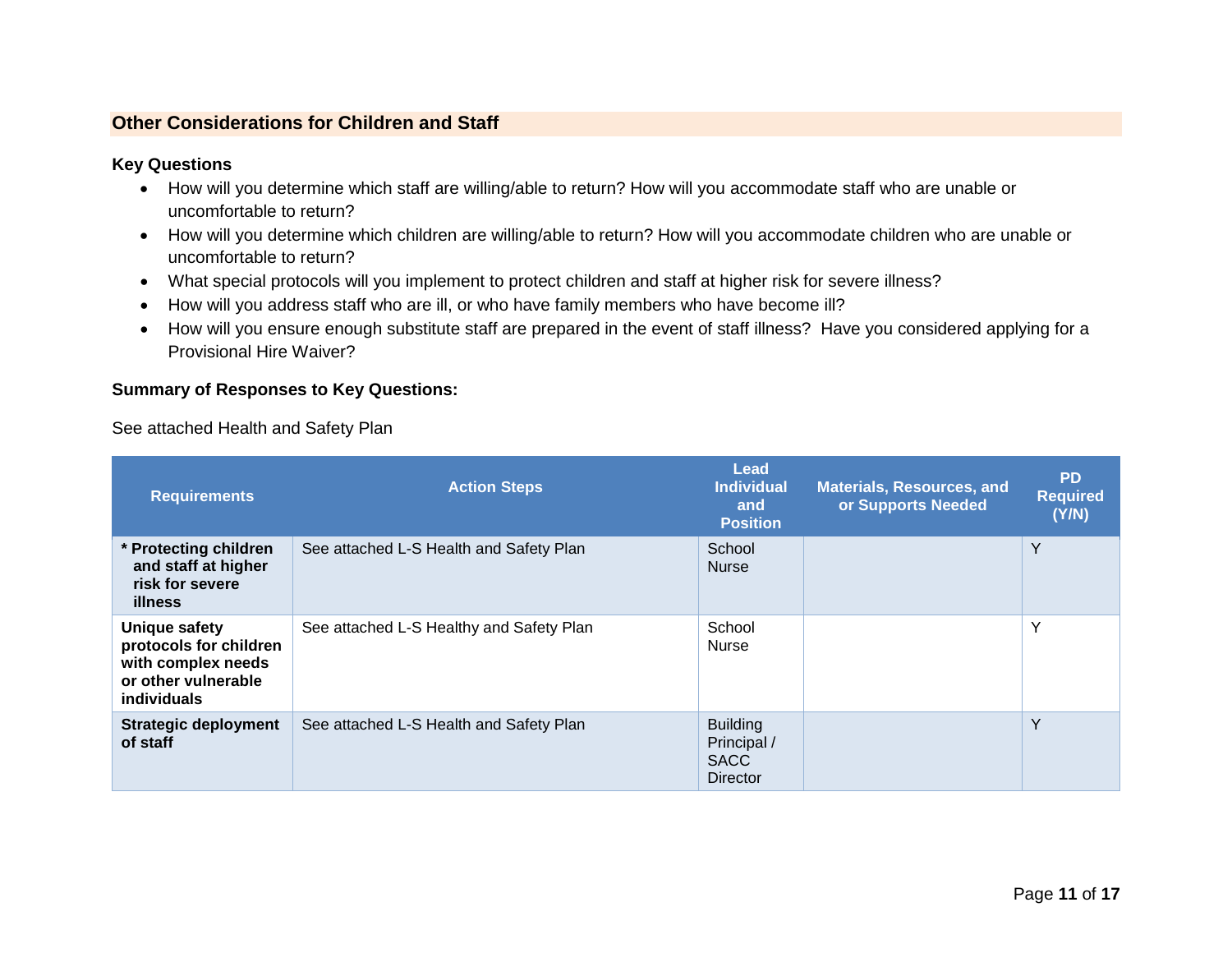# <span id="page-22-0"></span>**COVID-19 Health and Safety Plan Professional Development**

The success of your plan for a healthy and safe reopening requires all staff, children (as age appropriate), and parents to be prepared with the necessary knowledge and skills to implement the plan as intended. For each item that requires professional development, document the following components of your professional development plan.

- **Topic:** List the content on which the professional development will focus.
- **Audience:** List the group(s) who will participate in the professional learning activity.
- **Lead Person and Position:** List the person or organization that will provide the professional learning.
- **Session Format:** List the strategy/format that will be utilized to facilitate participant learning.
- **Materials, Resources, and or Supports Needed:** List any materials, resources, or support required to implement the requirement.
- **Start Date:** Enter the date on which the first professional learning activity for the topic will be offered.
- **Completion Date:** Enter the date on which the last professional learning activity for the topic will be offered.

| <b>Topic</b>                                                          | <b>Audience</b>   | <b>Lead Person and</b><br><b>Position</b>                 | <b>Session</b><br><b>Format</b> | Materials,<br><b>Resources, and or</b><br><b>Supports Needed</b> | <b>Start Date</b> | <b>Completion</b><br><b>Date</b> |
|-----------------------------------------------------------------------|-------------------|-----------------------------------------------------------|---------------------------------|------------------------------------------------------------------|-------------------|----------------------------------|
| <b>Signs/symptoms of</b><br>Covid-19                                  | All Staff         | <b>School Nurse</b>                                       | <b>TBA</b>                      | <b>TBA</b>                                                       | Summer<br>2020    | <b>Fall 2020</b>                 |
| <b>Vertical Curriculum</b><br><b>Articulation</b>                     | <b>SACC Staff</b> | Director/Assistant<br><b>Director</b>                     | <b>TBA</b>                      | <b>TBA</b>                                                       | Summer<br>2020    | <b>Fall 2020</b>                 |
| <b>Instructional Strategies</b>                                       | <b>SACC Staff</b> | <b>Assistant Director</b>                                 | Site meetings                   | <b>TBA</b>                                                       | Summer<br>2020    | <b>Fall 2020</b>                 |
| <b>Addressing academic</b><br>Challenges as a result of<br>closure    | <b>SACC Staff</b> | Assistant<br>Director/Special<br>Services Director        | <b>TBA</b>                      | TBA                                                              | Ongoing           | Ongoing                          |
| <b>Addressing</b><br>social/emotional needs<br>as a result of closure | <b>SACC Staff</b> | Assistant<br>Director/Special<br><b>Services Director</b> | <b>TBA</b>                      | <b>TBA</b>                                                       | Ongoing           | Ongoing                          |
|                                                                       |                   |                                                           |                                 |                                                                  |                   |                                  |
|                                                                       |                   |                                                           |                                 |                                                                  |                   |                                  |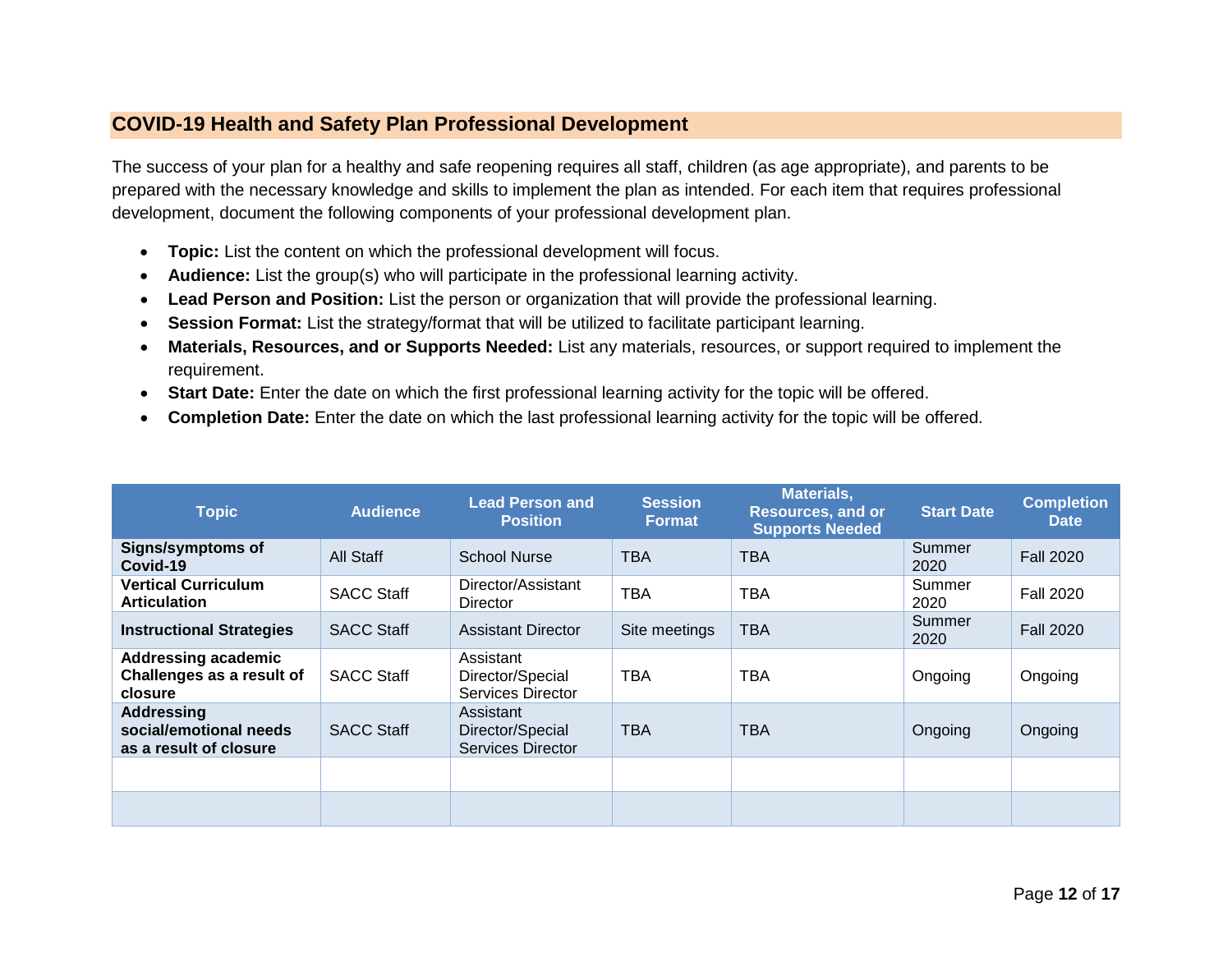# <span id="page-23-0"></span>**COVID-19 Health and Safety Plan Communications**

Timely and effective family and caregiver communication about health and safety protocols and schedules will be critical. Facilities should be particularly mindful that frequent communications are accessible in primary languages and to all caregivers (this is particularly important for children residing with grandparents or other kin or foster caregivers). Additionally, facilities should establish and maintain ongoing communication with their certification representative or regional office.

| <b>Topic</b>                                                                               | <b>Audience</b>       | <b>Lead Person and</b><br><b>Position</b> | <b>Mode of Communications</b>                                                              | <b>Start Date</b> | <b>Completion</b><br><b>Date</b> |
|--------------------------------------------------------------------------------------------|-----------------------|-------------------------------------------|--------------------------------------------------------------------------------------------|-------------------|----------------------------------|
| L-S Health and safety plan<br>guidance and parent survey                                   | All<br>families/Staff | Superintendent                            | AlertNow message, letter,<br>survey posted on website                                      | 6/18/20           | 6/23/20                          |
| <b>Communication of approved L-S</b><br><b>Health and Safety plan</b>                      | All<br>families/Staff | Superintendent                            | AlertNow, posted on website                                                                | 6/30/20           | 6/30/20                          |
| <b>Communication of approved SACC</b><br><b>Health and Safety plan</b>                     | All<br>families/Staff | Superintendent/Director                   | Posted on website                                                                          | August<br>2020    | August<br>2020                   |
| Development of building<br>procedures in alignment with<br>approved Health and Safety plan | All<br>families/staff | <b>Building Principal</b>                 | Additional parent survey, staff<br>Collaboration including local<br>health professional(s) | <b>July 2020</b>  |                                  |
| <b>Communication of finalized</b><br>building procedures                                   | All<br>families/Staff | <b>Building Principal</b>                 | AlertNow message, posted<br>on website                                                     | August<br>2020    |                                  |

# <span id="page-23-1"></span>**COVID-19 Health and Safety Plan Summary:**

# **Lampeter-Strasburg School Age Child Care Program**

# **Plan Date:August 2020**

# **Anticipated Reopening Date, if applicable:** 8/26/2020

Use these summary tables to provide your staff, facilities, and other invested persons with a detailed overview of your Health and Safety Plan. Facilities are required to share with staff and children this summary on their website. To complete the summary, copy and paste the summaries from the COVID-19 Health and Safety Plan tables above.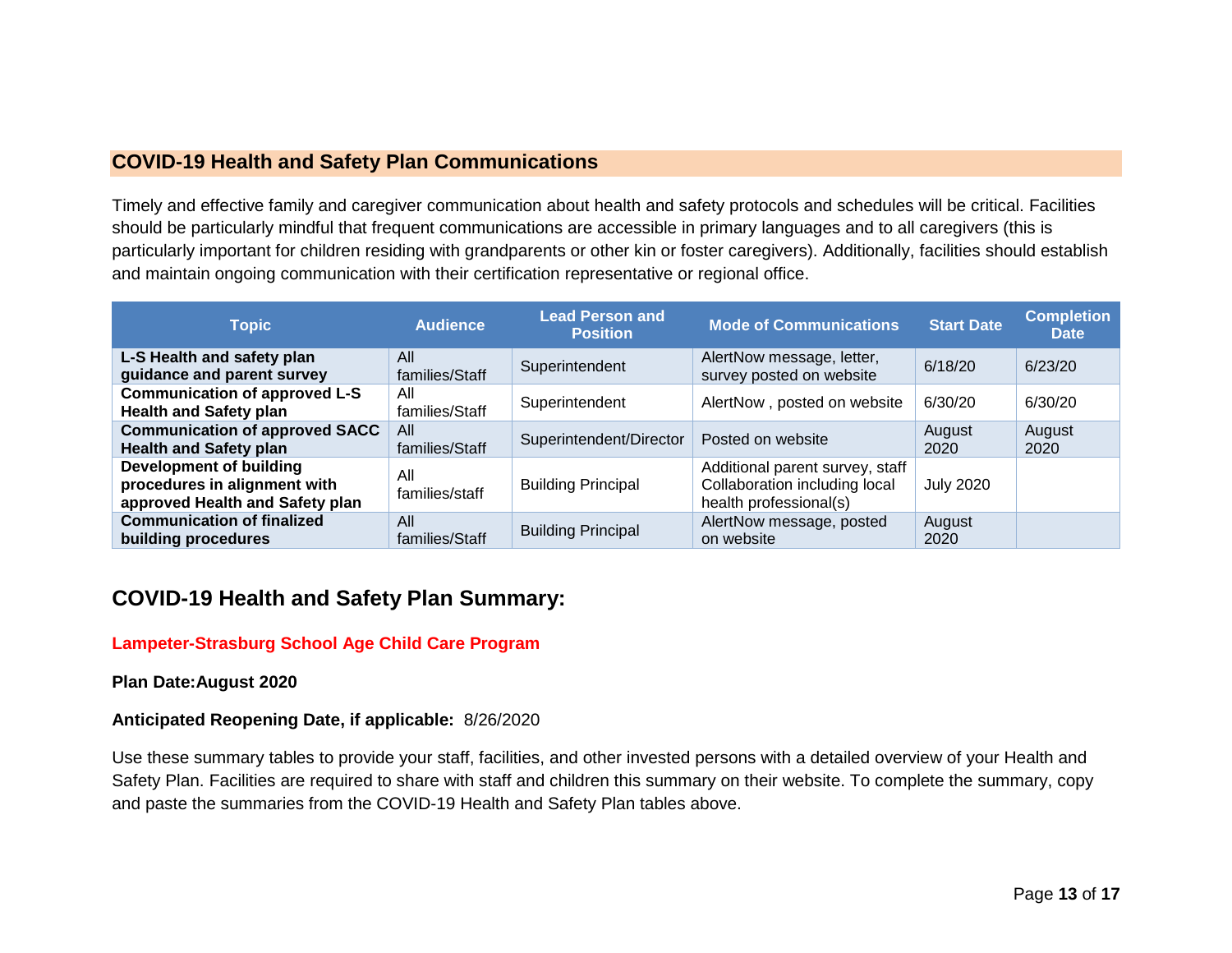# <span id="page-24-0"></span>**Face Masks**

| <b>Requirement(s)</b>                                                                 | <b>Strategies, Policies and Procedures</b>                                                                                                                                                                                       |
|---------------------------------------------------------------------------------------|----------------------------------------------------------------------------------------------------------------------------------------------------------------------------------------------------------------------------------|
| * Use of face coverings (masks or face shields) by all staff<br>and visitors          | See attached L-S Health and Safety Plan<br>*Should any component(s) of the Health and Safety Plan<br>conflict with a State health or safety order applicable to<br>schools, the requirements of the State health or safety order |
| * Use of face coverings (masks or face shields) by older<br>children (as appropriate) | shall take precedence.                                                                                                                                                                                                           |

# <span id="page-24-1"></span>**Facilities Cleaning, Sanitizing, Disinfecting and Ventilation**

| <b>Requirement(s)</b>                                                                                                                                                                              | <b>Strategies, Policies and Procedures</b> |
|----------------------------------------------------------------------------------------------------------------------------------------------------------------------------------------------------|--------------------------------------------|
| * Cleaning, sanitizing, disinfecting, and ventilating learning<br>spaces, surfaces, and any other areas used by children<br>(i.e., restrooms, drinking fountains, hallways, and<br>transportation) | See attached L-S Health and Safety Plan    |
|                                                                                                                                                                                                    |                                            |

# <span id="page-24-2"></span>**Social Distancing and Other Safety Protocols**

| <b>Requirement(s)</b>                                                                                                                                                                                       | <b>Strategies, Policies and Procedures</b> |
|-------------------------------------------------------------------------------------------------------------------------------------------------------------------------------------------------------------|--------------------------------------------|
| Child care space occupancy that allows for 6 feet of<br>separation among children and staff throughout the day,<br>to the maximum extent feasible or group management to<br>limit cross-group interactions. | See attached L-S Health and Safety Plan    |
| Restricting the use of common areas, and consider<br>serving meals in alternate settings such as where the<br>child care is being provided                                                                  |                                            |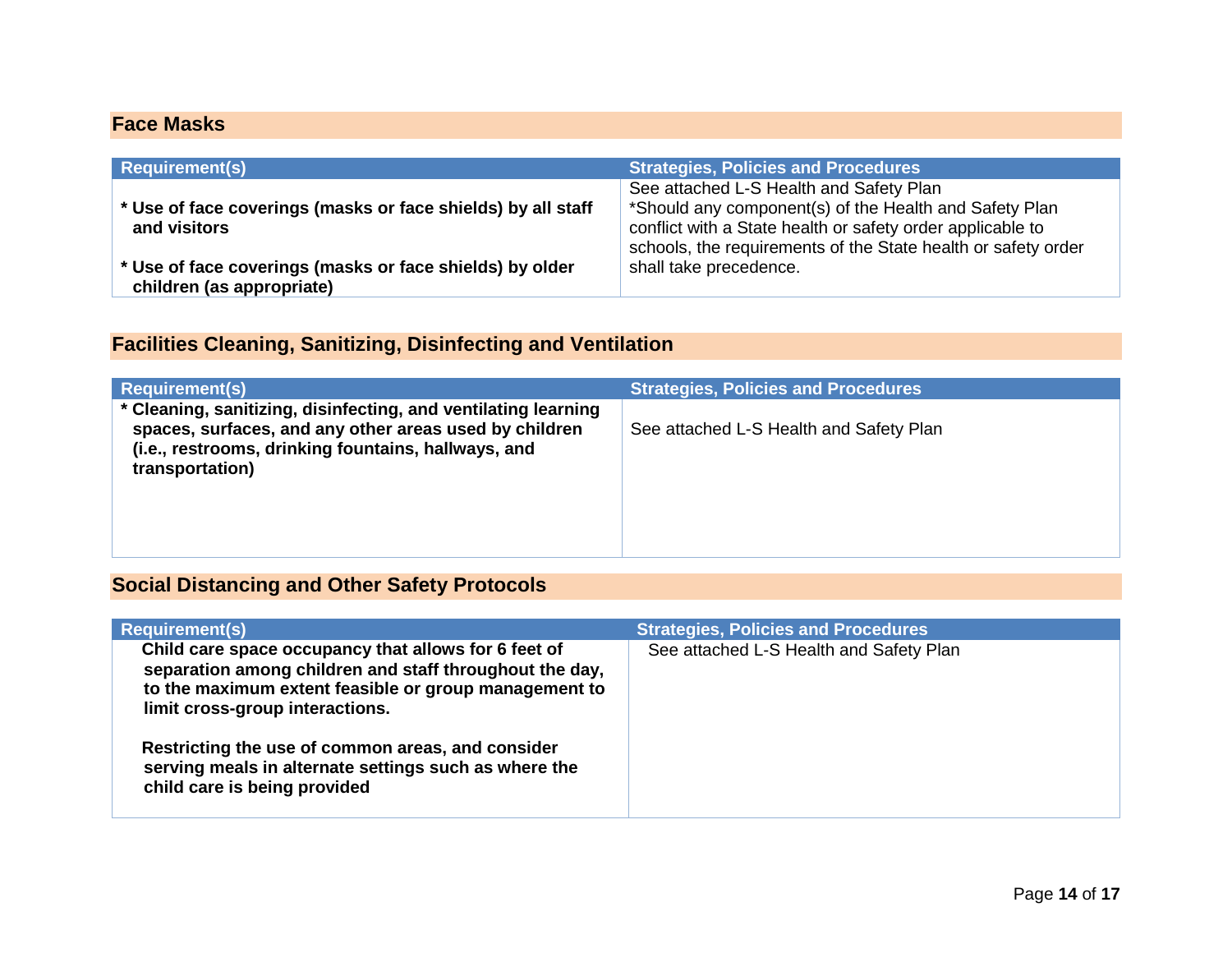| <b>Requirement(s)</b>                                                                                                                                                                                                        | <b>Strategies, Policies and Procedures</b> |
|------------------------------------------------------------------------------------------------------------------------------------------------------------------------------------------------------------------------------|--------------------------------------------|
| *Hygiene practices for children and staff including the<br>manner and frequency of hand-washing and other best<br>practices                                                                                                  |                                            |
| Posting signs, in highly visible locations, that promote<br>everyday protective measures, and how to stop the<br>spread of germs                                                                                             |                                            |
| Handling outdoor play consistent with the CDC<br><b>Considerations.</b>                                                                                                                                                      |                                            |
| Limiting the sharing of materials among children in care<br>Staggering the use of communal spaces and hallways                                                                                                               |                                            |
| Adjusting transportation schedules and practices to<br>create social distance between children                                                                                                                               |                                            |
| Limiting the number of individuals in facility rooms and<br>other facility spaces, and interactions between groups of<br>children                                                                                            |                                            |
| Coordinating with children regarding on site care,<br>transportation protocol changes and, when possible,<br>revised hours of operation or modified school-year<br>calendars<br>Other social distancing and safety practices |                                            |

# <span id="page-25-0"></span>**Monitoring Children and Staff Health**

| <b>Requirement(s)</b>                                                                                                | <b>Strategies, Policies and Procedures</b> |
|----------------------------------------------------------------------------------------------------------------------|--------------------------------------------|
| * Monitoring children in care and staff for symptoms and<br>history of exposure                                      | See attached L-S Health and safety Plan    |
| * Isolating or quarantining children, staff, or visitors if they<br>become sick or demonstrate a history of exposure |                                            |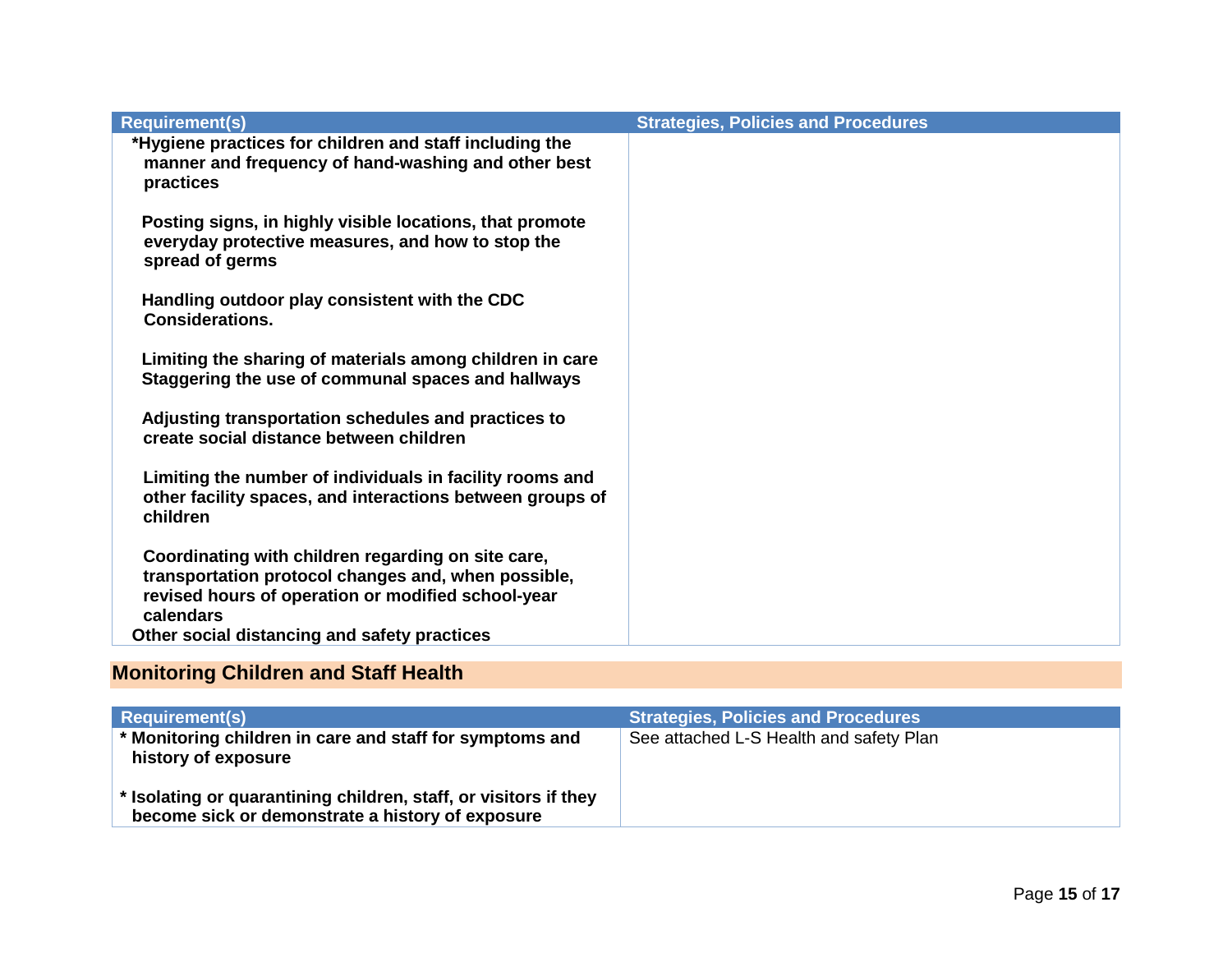| <b>Requirement(s)</b>                                                                                                | <b>Strategies, Policies and Procedures</b> |
|----------------------------------------------------------------------------------------------------------------------|--------------------------------------------|
| * Returning isolated or quarantined staff, children, or<br>visitors to school<br>*Reporting to DOH and Certification |                                            |
| *Notifying staff, families, and the public of facility closures                                                      |                                            |

# <span id="page-26-0"></span>**Other Considerations for Children and Staff**

| <b>Requirement(s)</b>                                                                      | <b>Strategies, Policies and Procedures</b> |
|--------------------------------------------------------------------------------------------|--------------------------------------------|
| * Protecting children and staff at higher risk for severe<br><b>illness</b>                | See attached L-S Health and Safety Plan    |
| Unique safety protocols for children with complex needs<br>or other vulnerable individuals |                                            |
| <b>Strategic deployment of staff</b>                                                       |                                            |

\*Should any component(s) of the Health and Safety Plan conflict with a State health or safety order applicable to schools, the requirements of the State health or safety order shall take precedence.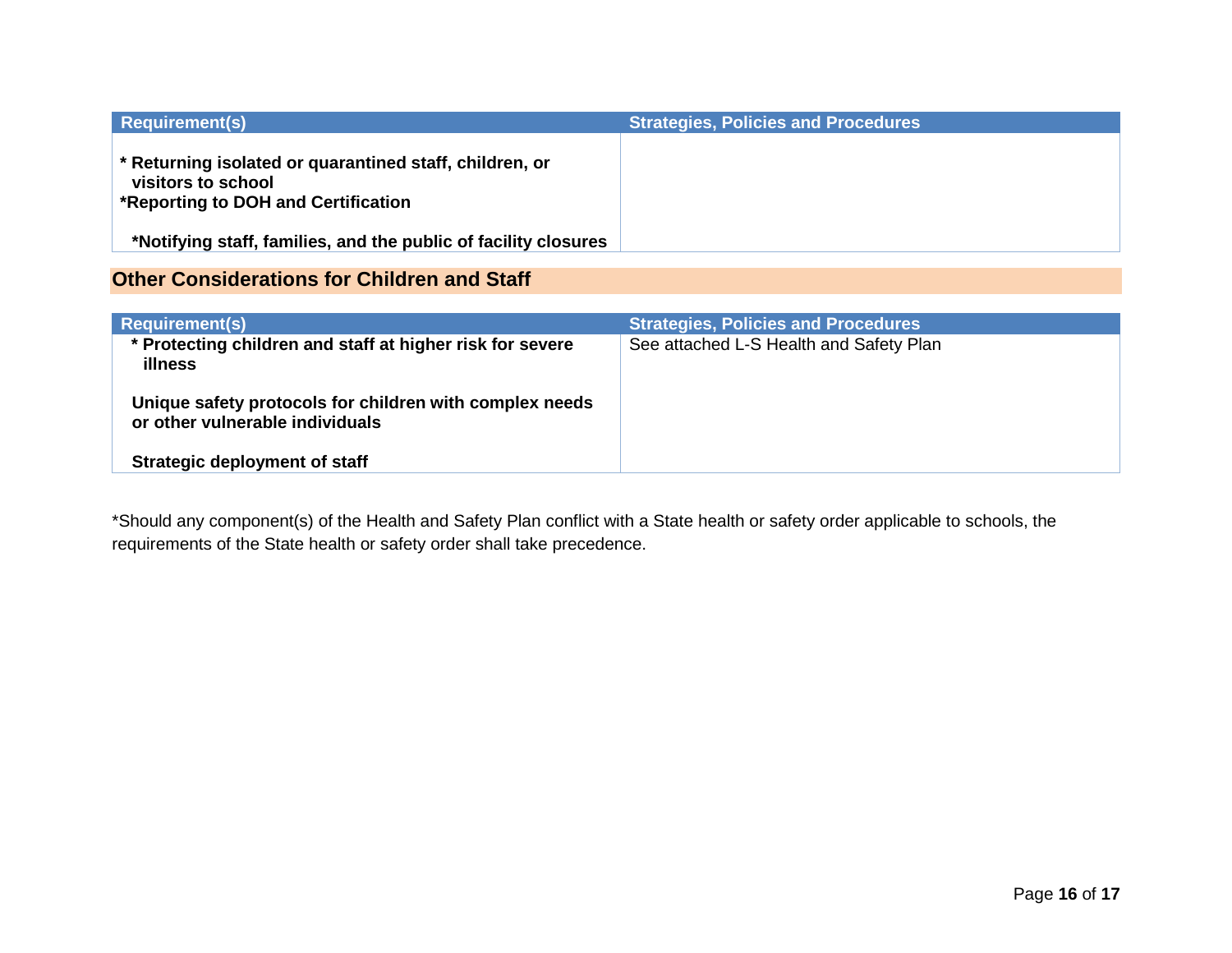# <span id="page-27-0"></span>**COVID-19 Health and Safety Plan Affirmation Statement**

The Legal Entity or the Board of Directors/Trustees for **Lampeter-Strasburg School District**  reviewed and approved the Phased Child Care Facility Reopening Health and Safety Plan on **August 17, 2020.**

The plan was approved by a vote of:

 **Yes No**

Affirmed on: **August 17, 2020**

By:

(*Signature of Legal Entity or Legal Entity Representative)*

(*Print Name of Legal Entity or Legal Entity Representative*)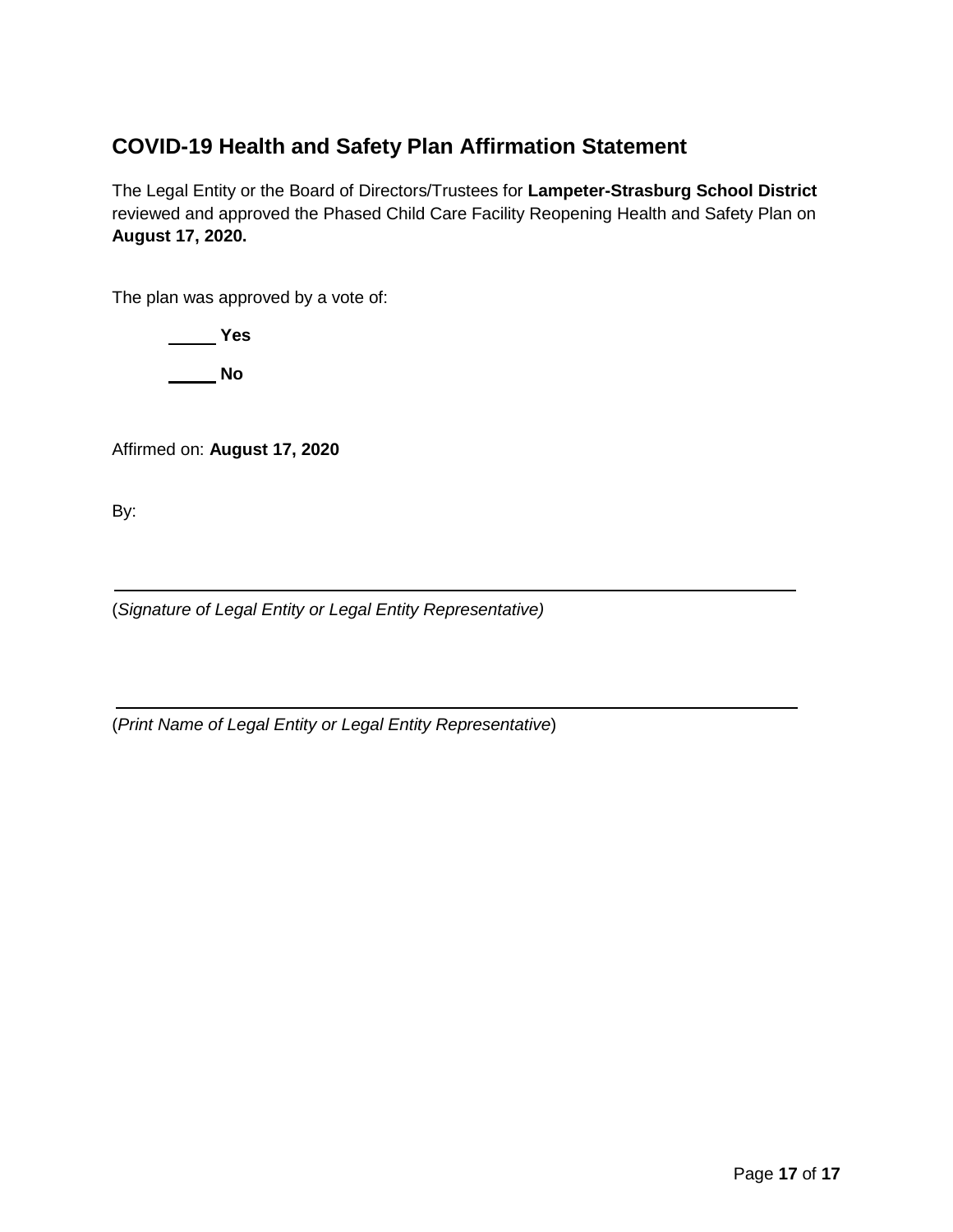WHEREAS, the World Health Organization has declared the current outbreak of COVID-19 a global pandemic; and

WHEREAS, the Pennsylvania Department of Education has determined that the COVID-19 pandemic constitutes an "emergency" within the meaning of Section 520.1 of the Public School Code; and

WHEREAS, the Board of School Directors has determined that the risks COVID- 19 presents to our students, faculty, and community requires an extraordinary response;

NOW THEREFORE, the Board finds and declares that the COVID-19 pandemic is an emergency within the meaning of Section 520.1 of the Pennsylvania School Code.

The Board further approves, for the duration of the COVID-19 pandemic but in no event for any period exceeding four years, as temporary provisions, remote and hybrid opportunities for instruction which ensures a minimum of 180 days of instruction, allowing for a minimum of 900 hours of instruction at the elementary level and 990 hours of instruction at the secondary level, employing combinations of in-person, virtual, and distance learning appropriate to address the health and safety of students, faculty, and community, and the learning needs of students, in compliance with the requirement of Chapter 4 of the regulations of the State Board of Education and with the curriculum standards published in accordance therewith.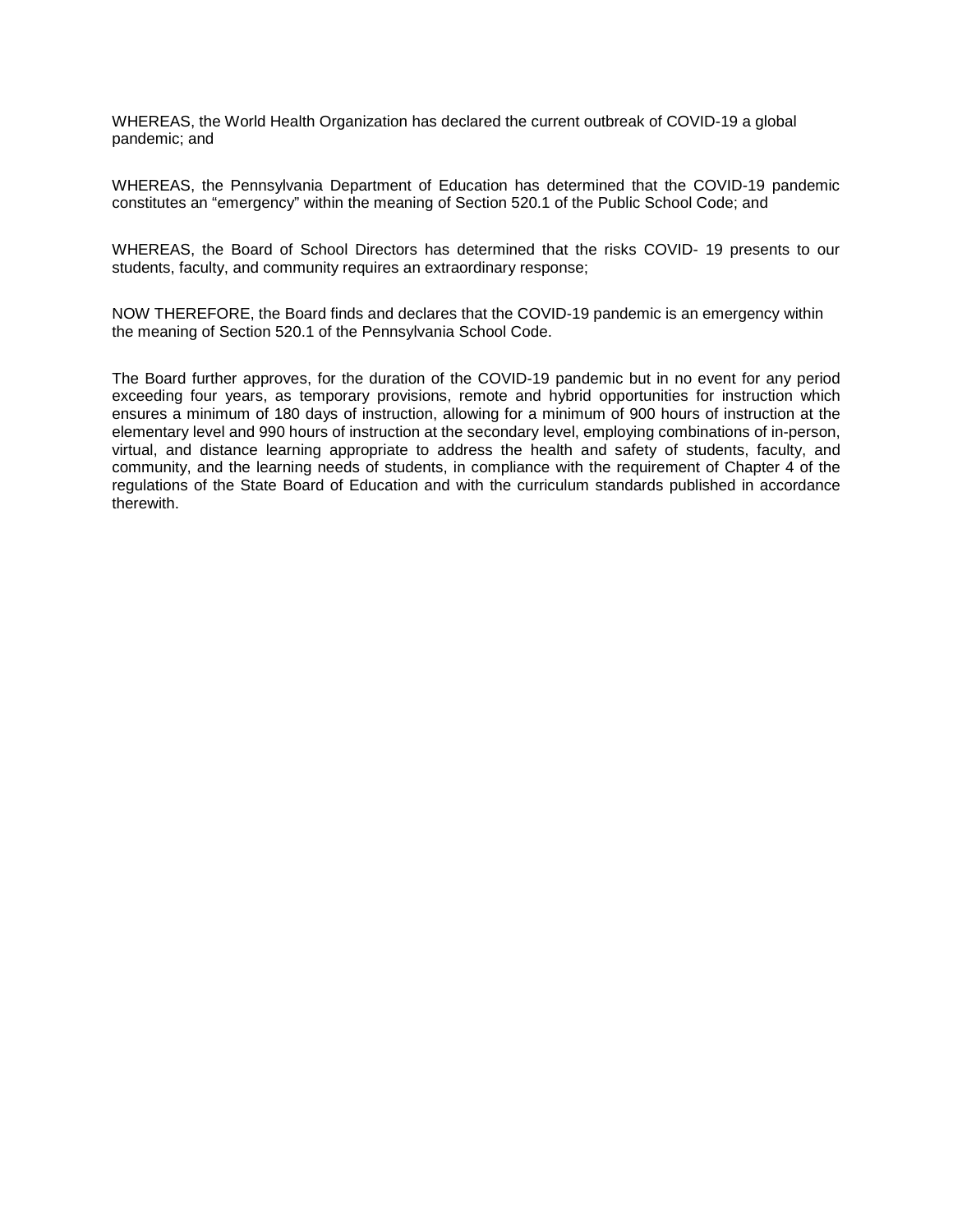**JAMES W. APPEL WILLIAM J. ZEE SAMUEL M. MECUM TIMOTHY J. REESE WILLIAM J. CASSIDY, JR. ROBERT W. HALLINGER MATTHEW C. SAMLEY JANICE L.M. LONGER PATRICIA DUNLEVY WILLIAMS JEFFREY P. OUELLET DAVID M. WALKER RAYMOND A. DURKIN, JR. KALANI E. LINNELL**

 **OF COUNSEL ELAINE G. UGOLNIK KENNETH H. HOWARD MARK L. JAMES**

 **RETIRED HARRY B. YOST**

 $I.I.P$ ATTORNE

> **LAW OFFICES THIRTY-THREE NORTH DUKE STREET LANCASTER, PENNSYLVANIA 17602**

> > **TELEPHONE (717) 394-0521 FACSIMILE (717) 299-9781 EMAIL: appel@appelyost.com**

> > > August 7, 2020

**BRANCH OFFICES**

**OFFICE AT LEOLA, PA (717) 354-4117**

**OFFICE AT STRASBURG, PA (717) 687-7871**

**OFFICE AT QUARRYVILLE, PA (717) 786-3172**

**OFFICE AT CHRISTIANA, PA (610) 593-6740**

*Via Email: kevin\_peart@l-spioneers.org* Kevin S. Peart, Ed.D., Superintendent Lampeter-Strasburg School District 1600 Book Road PO Box 428 Lampeter, PA 17537-0428

Re: Engagement Letter

### Dear Dr. Peart:

This letter will confirm that the Lampeter-Strasburg School District (the "District") has asked that I continue my representation as Special Counsel for Special Education for the District as a member of the firm of Appel, Yost & Zee LLP.

Thank you for inviting us to continue our service to the District and for the opportunity to sustain our professional relationship with the Board and the Administration. I value my longstanding relationship with the District and appreciate the trust the Board and the Administration have placed in me to continue as Special Counsel.

I am obligated to remind you that when a law firm represents a school district, the firm's client is only the school entity, not its individual employees or directors. We are not precluded from representing employees and directors, provided there is no conflict of interest involved.

It is our understanding that Appel, Yost & Zee will serve as Special Counsel for Special Education for the District effective August 1, 2020. As Special Counsel, we will be handling all special education matters on behalf of the District and any other matters assigned to us as directed from time to time by the Board and the Administration. We understand that the scope of our duties and/or representation may change from time to time as directed by the Board and/or further instruction from the Administration.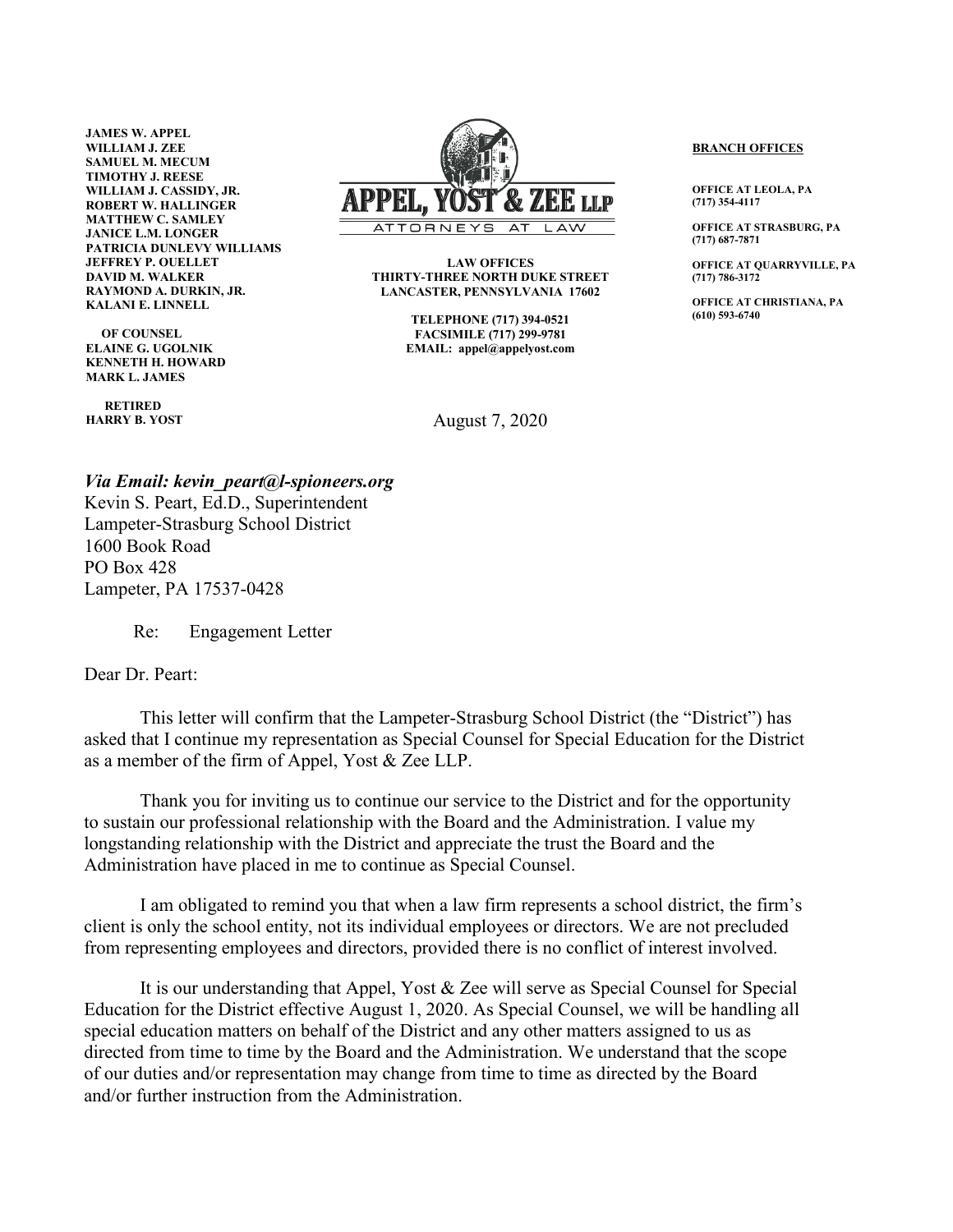August 7, 2020 Page 2

The rules of professional conduct applicable to lawyers practicing in Pennsylvania require us to set forth in writing the basis on which the District will be charged for services rendered by our firm. We recognize the importance of serving the public and understand the financial constraints that are often placed on school districts. Because the firm values our role in supporting public education, we offer a reduced billing rate for services performed on behalf of public school entities.

As noted in correspondence sent to you in April, we decided to forgo any increase for the 2020-2021 school year in light of the COVID-19 pandemic and its impact on schools. In addition, and perhaps more importantly, we reduced our current blended hourly rate by 5% to continue our commitment to assist our clients in their time of need. Thus, we will continue with the blended rate of \$180/hour for the 2020-2021 school year that became effective July 1, 2020.

Of course, we cannot make any promises or guarantees about the outcome of the matters as to which the District has engaged us, and nothing in this letter or in our statements should be so construed. When we provide our opinion as to the probable outcome of any matter, it is with the understanding that our opinion is just that, and not a promise or guarantee. In addition, any litigated matter involves uncertainty and the risk of an adverse outcome, potential factual or legal difficulties as to claims and defenses can typically not be fully assessed at the outset of a matter and that, with very rare exceptions, attorneys' fees are not recoverable from the opposing party even if the client prevails in the litigation.

To enable us to effectively represent the District in this matter, the Board and Administration agree to cooperate fully with us in all matters relating to the preparation and presentation of matters, to fully and accurately disclose to us all facts that may be relevant to the matter or that we may otherwise request, and to keep us informed of any developments related to specific matters.

Our engagement as legal counsel or our representation in any particular matter may be terminated by the District at any time for any reason. Similarly, we may withdraw as legal counsel or from our representation of the District in any particular matter for good cause, which includes failure to timely make payment for services rendered and expenses advanced, refusal to cooperate with us or to follow our advice on a material matter, or any other fact or circumstances that would render our continuing representation unlawful or unethical. If and when our services to the District conclude, all unpaid fees and costs will be immediately due and payable.

If the information in this letter is contrary to your understanding, please let me know as soon as possible. If information in this letter is not consistent with your understanding of our agreement, please contact me before signing this agreement. Otherwise, please sign the agreement where indicated below and return it to me.

Our ability to effectively serve the District depends in part on our having an open relationship. If you have any questions or concerns about any invoice, or about any aspect of our work, please talk candidly with us about them.